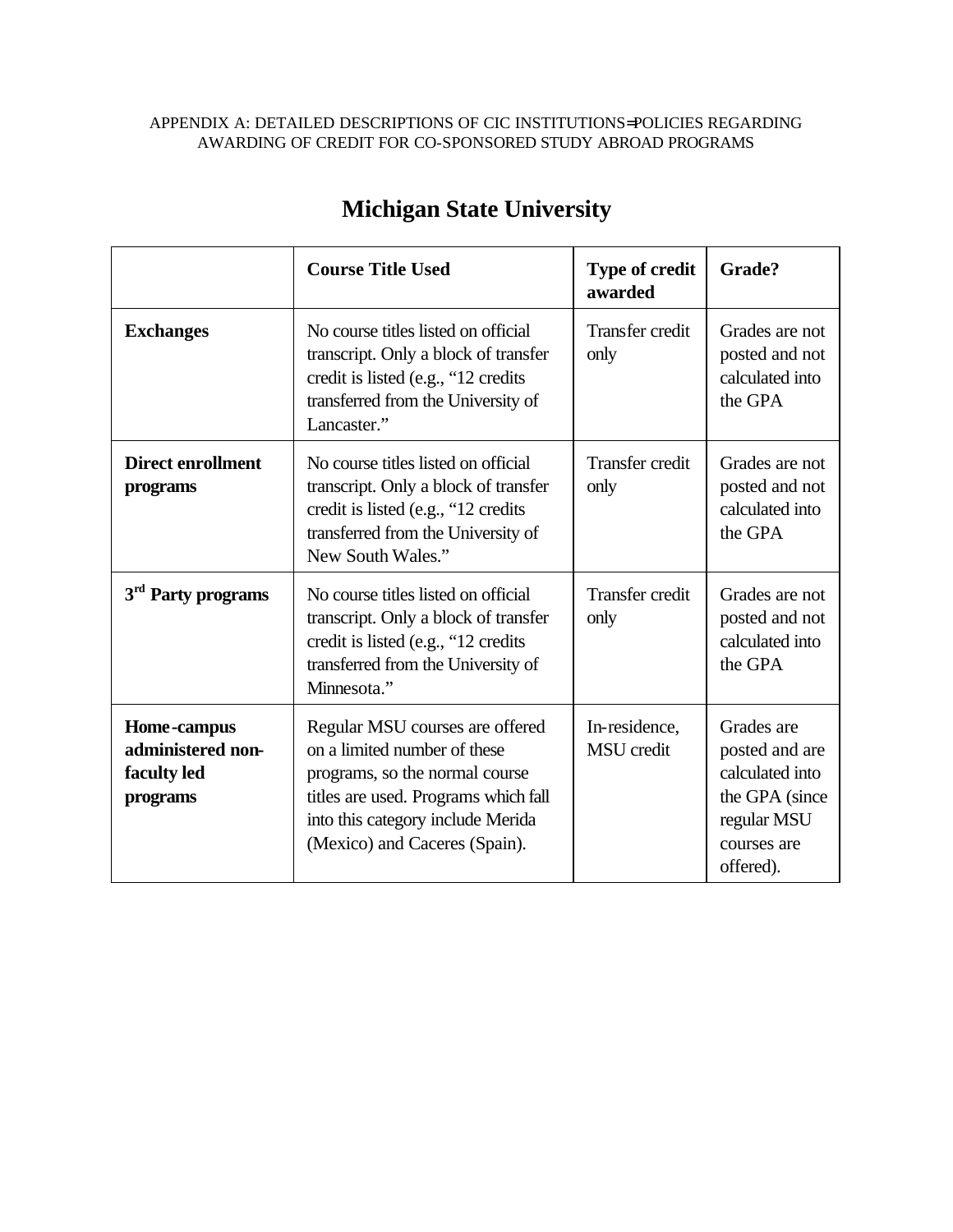|                                                             | <b>Course Title Used</b><br><b>Type of credit</b><br>awarded                                                                                                                                                                                                                                                                                                                                                                                                                                                                                                                                                                                                           |                                          | Grade?                                                     |
|-------------------------------------------------------------|------------------------------------------------------------------------------------------------------------------------------------------------------------------------------------------------------------------------------------------------------------------------------------------------------------------------------------------------------------------------------------------------------------------------------------------------------------------------------------------------------------------------------------------------------------------------------------------------------------------------------------------------------------------------|------------------------------------------|------------------------------------------------------------|
| <b>Exchanges</b>                                            | IU uses a dual system. Some<br>courses taken abroad are assigned<br>equivalents from the IU campus,<br>and the IU equivalent dept. and<br>course #, as well as course title, is<br>put on the transcript. In cases where<br>there is no good match with an on-<br>campus equivalent, IU can put on<br>the official IU transcript the exact<br>title from the course abroad, with<br>$A#101"$ as the course number, which<br>is an indicator that the course was<br>taken abroad. The database of pre-<br>assigned equivalencies is maintained<br>by the study abroad office, though<br>decisions about the equivalencies<br>are made by the relevant academic<br>unit. | In-residence,<br>Indiana Univ.<br>credit | Grades are<br>posted and are<br>calculated into<br>the GPA |
| <b>Direct enrollment</b><br>programs                        | See above. IU uses the same<br>system for all types of officially<br>approved non-faculty led programs.                                                                                                                                                                                                                                                                                                                                                                                                                                                                                                                                                                | In-residence,<br>Indiana Univ.<br>credit | Grades are<br>posted and are<br>calculated into<br>the GPA |
| 3 <sup>rd</sup> Party programs                              | See above. IU uses the same<br>system for all types of officially<br>approved non-faculty led programs.                                                                                                                                                                                                                                                                                                                                                                                                                                                                                                                                                                | In-residence,<br>Indiana Univ.<br>credit | Grades are<br>posted and are<br>calculated into<br>the GPA |
| Home-campus<br>administered non-<br>faculty led<br>programs | See above. IU uses the same<br>system for all types of officially<br>approved non-faculty led programs.                                                                                                                                                                                                                                                                                                                                                                                                                                                                                                                                                                | In-residence,<br>Indiana Univ.<br>credit | Grades are<br>posted and are<br>calculated into<br>the GPA |

# **Indiana University**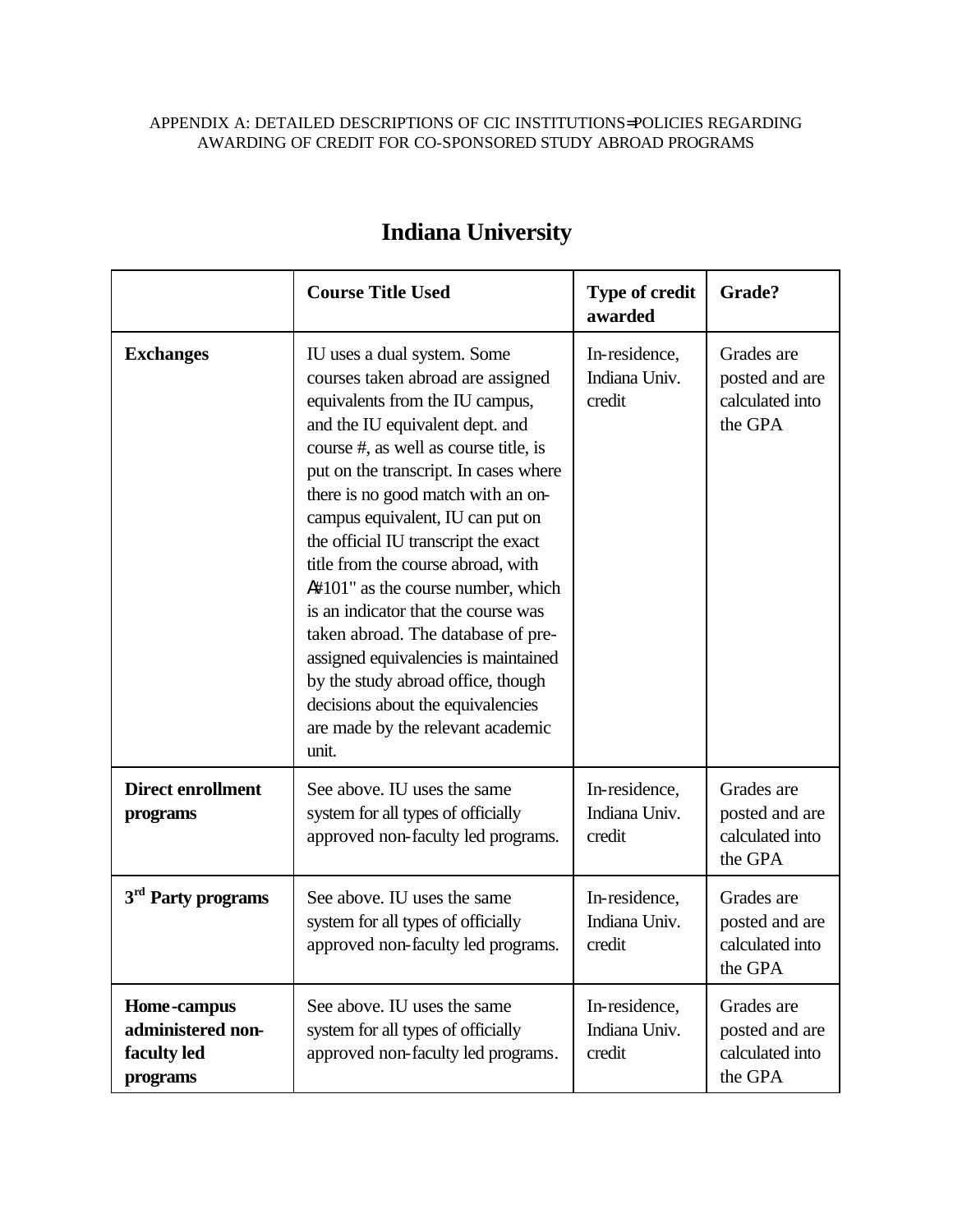|                                                                 | <b>Course Title Used</b>                                                                                                                                                | <b>Type of credit</b><br>awarded                                                        | Grade?                                                                                               |
|-----------------------------------------------------------------|-------------------------------------------------------------------------------------------------------------------------------------------------------------------------|-----------------------------------------------------------------------------------------|------------------------------------------------------------------------------------------------------|
| <b>Exchanges</b>                                                | All courses taken abroad are listed<br>on the Michigan transcript with their<br>actual titles from abroad. No<br>departmental prefixes or course<br>numbers are listed. | In-residence MI<br>credit                                                               | Grades are<br>posted on the<br>transcript but<br>are not<br>calculated into<br>the student=s<br>GPA* |
| <b>Direct enrollment</b><br>programs                            | All courses taken abroad are listed<br>on the Michigan transcript with their<br>actual titles from abroad. No<br>departmental prefixes or course<br>numbers are listed. | In-residence MI<br>credit                                                               | Grades are<br>posted on the<br>transcript but<br>are not<br>calculated into<br>the student=s<br>GPA. |
| 3 <sup>rd</sup> Party programs                                  | All courses taken abroad are listed<br>on the Michigan transcript with their<br>actual titles from abroad. No<br>departmental prefixes or course<br>numbers are listed. | In-residence MI<br>Grades are<br>credit<br>posted and are<br>calculated into<br>the GPA |                                                                                                      |
| <b>Home-campus</b><br>administered non-<br>faculty led programs | All courses taken abroad are listed<br>on the Michigan transcript with their<br>actual titles from abroad. No<br>departmental prefixes or course<br>numbers are listed. | In-residence MI<br>credit                                                               | Grades are<br>posted and are<br>calculated into<br>the GPA                                           |

# **The University of Michigan**

\*Michigan uses the following philosophy is deciding whether or not to count grades earned abroad into the student=s MI GPA. If the student took courses alongside host country students and were graded according to host country standards (as would happen in exchange or direct enrollment programs), the grades earned are posted on the MI transcript but are not calculated into the MI GPA. If a student takes courses abroad alongside other American or foreign students, and are graded on an American scale according to American standards, then the grades earned are counted in the MI GPA. In some programs, students may take some courses with other Americans, and those grades would count in their GPA, while taking other courses directly at the host university, and those grades would not count in the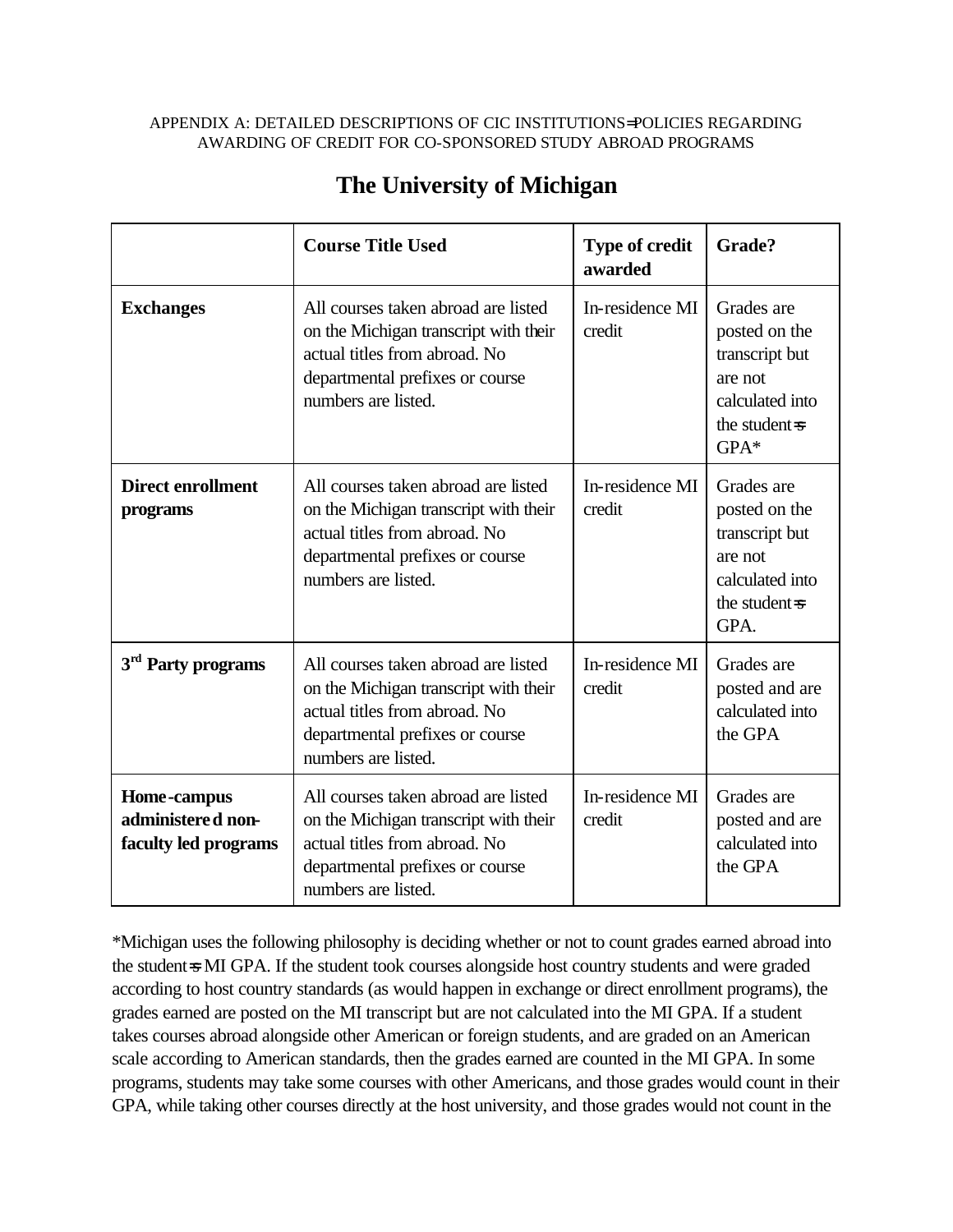MI GPA. But all grades are listed on the transcript.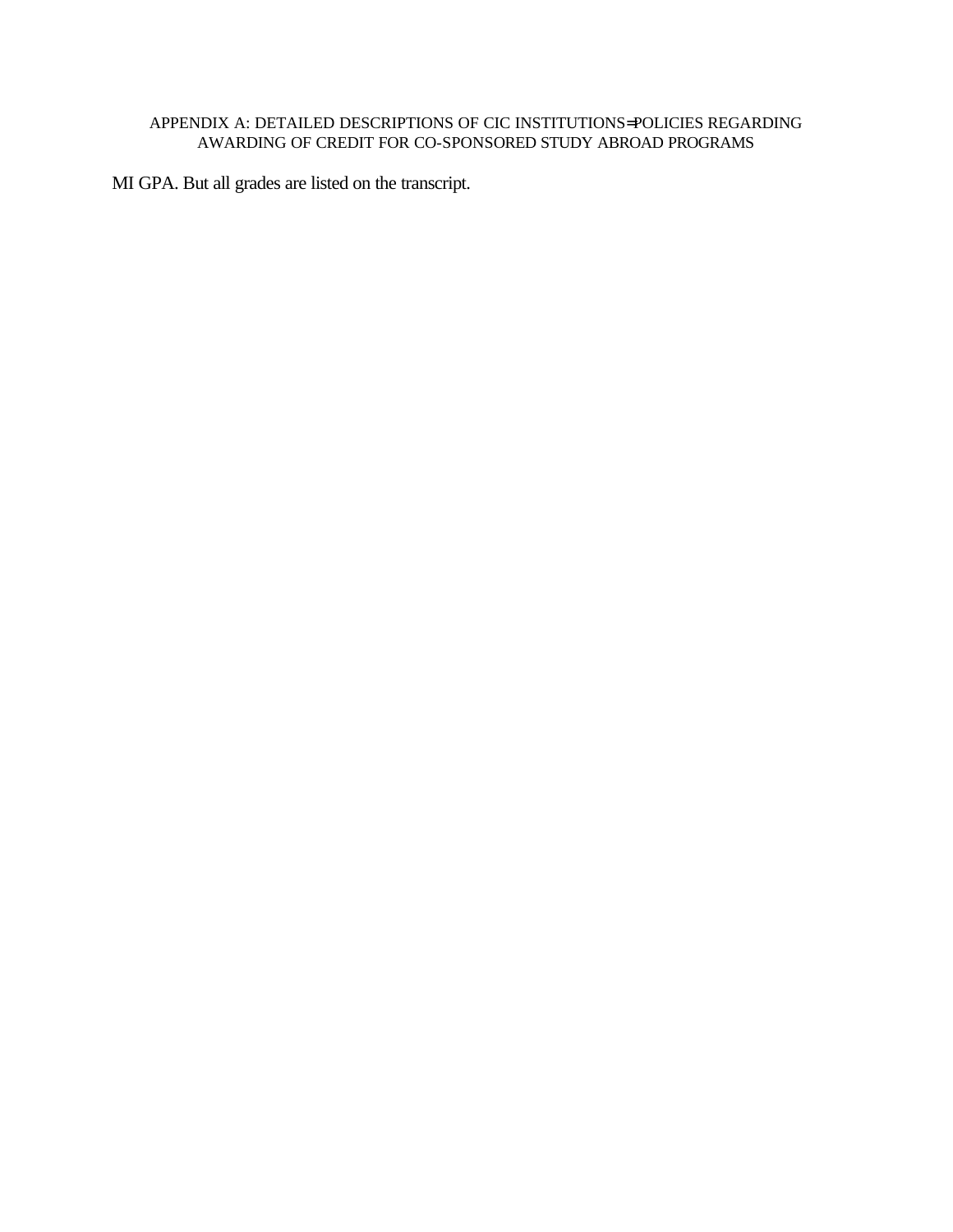|                                                             | <b>Course Title Used</b>                                                                                                                                                                                                                                                                                                                                                                                                                                                            | <b>Type of credit</b><br>awarded        | Grade?                                                     |
|-------------------------------------------------------------|-------------------------------------------------------------------------------------------------------------------------------------------------------------------------------------------------------------------------------------------------------------------------------------------------------------------------------------------------------------------------------------------------------------------------------------------------------------------------------------|-----------------------------------------|------------------------------------------------------------|
| <b>Exchanges</b>                                            | Purdue uses the equivalency system<br>exclusively. All courses taken<br>abroad are assigned equivalents<br>from the Purdue campus, and the<br>Purdue equivalent dept. and course<br>#, as well as course title, is put on<br>the transcript. There is no centrally<br>maintained list or database of<br>previously-assigned equivalents.<br>Academic units decide on<br>equivalencies, and some units<br>choose to maintain their own list of<br>previously assigned equivalencies. | In-residence,<br>Purdue Univ.<br>credit | Grades are<br>posted and are<br>calculated into<br>the GPA |
| <b>Direct enrollment</b><br>programs                        | See above. Purdue uses the same<br>In-residence,<br>Purdue Univ.<br>system for all types of officially<br>approved non-faculty led programs.<br>credit                                                                                                                                                                                                                                                                                                                              |                                         | Grades are<br>posted and are<br>calculated into<br>the GPA |
| 3 <sup>rd</sup> Party programs                              | See above. Purdue uses the same<br>In-residence,<br>Purdue Univ.<br>system for all types of officially<br>approved non-faculty led programs.<br>credit<br>the GPA                                                                                                                                                                                                                                                                                                                   |                                         | Grades are<br>posted and are<br>calculated into            |
| Home-campus<br>administered non-<br>faculty led<br>programs | See above. Purdue uses the same<br>In-residence,<br>Purdue Univ.<br>system for all types of officially<br>approved non-faculty led programs.<br>credit                                                                                                                                                                                                                                                                                                                              |                                         | Grades are<br>posted and are<br>calculated into<br>the GPA |

# **Purdue University**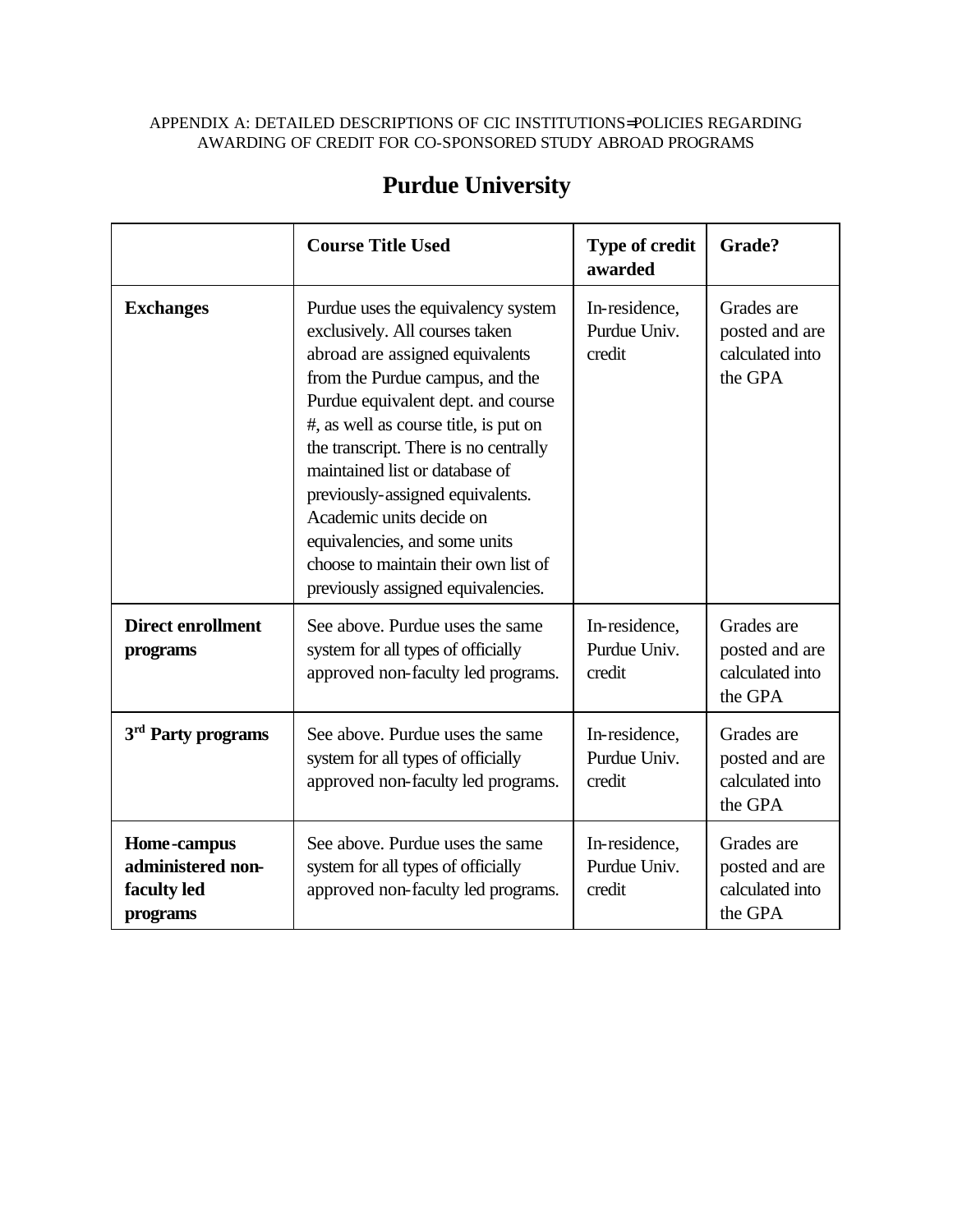|                                                             | <b>Course Title Used</b>                                                                                                                                                                                                                                                                                                                                                                                                                                                                                                                                                                                                                  | <b>Type of</b><br>credit<br>awarded              | Grade?                                                                  |
|-------------------------------------------------------------|-------------------------------------------------------------------------------------------------------------------------------------------------------------------------------------------------------------------------------------------------------------------------------------------------------------------------------------------------------------------------------------------------------------------------------------------------------------------------------------------------------------------------------------------------------------------------------------------------------------------------------------------|--------------------------------------------------|-------------------------------------------------------------------------|
| <b>Exchanges</b>                                            | Wisconsin uses the equivalency system<br>almost exclusively. Courses taken abroad<br>are assigned equivalents from the<br>Wisconsin campus, and the Wisconsin<br>equivalent dept. and course #, as well as<br>course title, is put on the transcript. There<br>is a centrally maintained database of<br>previously-assigned equivalents.<br>Academic units decide on equivalencies,<br>based upon a review of the course<br>syllabus and other materials, usually<br>provided by the student. Some<br>departments have opted to create a<br>special ATopics@course for study abroad<br>courses which do not have an exact<br>equivalent.* | In-residence,<br>Univ. of<br>Wisconsin<br>credit | Grades are<br>posted and<br>are<br>calculated<br>into the<br><b>GPA</b> |
| <b>Direct enrollment</b><br>programs                        | See above. Wisconsin uses the same<br>system for all types of officially approved<br>co-sponsored programs.                                                                                                                                                                                                                                                                                                                                                                                                                                                                                                                               | In-residence,<br>Univ. of<br>Wisconsin<br>credit | Same as<br>above                                                        |
| 3 <sup>rd</sup> Party programs                              | Same as above                                                                                                                                                                                                                                                                                                                                                                                                                                                                                                                                                                                                                             | Same as<br>above                                 | Same as<br>above                                                        |
| Home-campus<br>administered non-<br>faculty led<br>programs | Same as above                                                                                                                                                                                                                                                                                                                                                                                                                                                                                                                                                                                                                             | Same as<br>above                                 | Same as<br>above                                                        |

# **University of Wisconsin**

*\*Note:* The Univ. of Wisconsin is currently exploring whether or not it might be better to post actual course titles from abroad on the transcript, rather than rely on equivalencies. A faculty committee is currently studying the issue.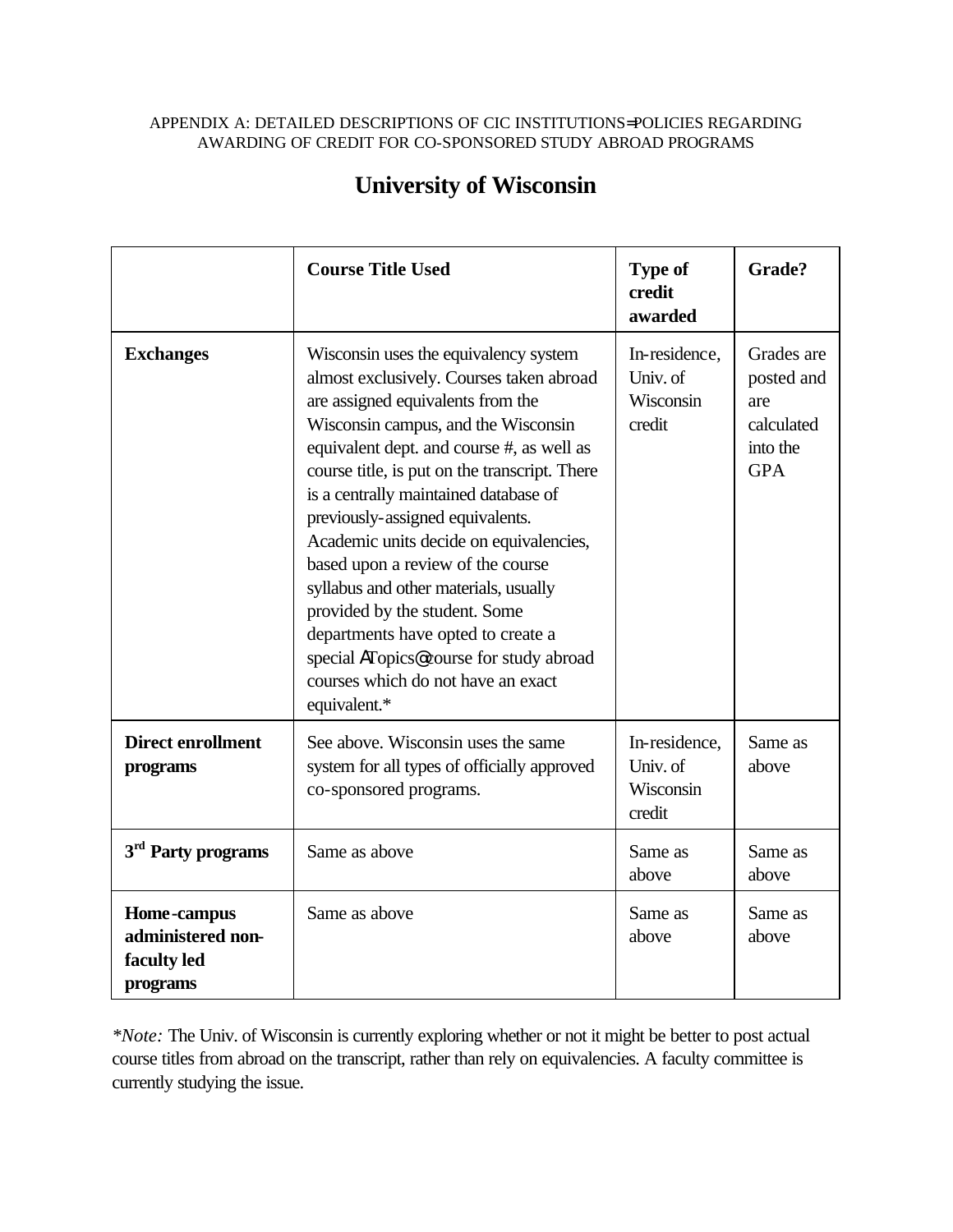|                                                          | <b>Course Title Used</b><br><b>Type of credit</b><br>awarded                                                                                                                                                                                                                                                                                                          |               | Grade?                                                     |
|----------------------------------------------------------|-----------------------------------------------------------------------------------------------------------------------------------------------------------------------------------------------------------------------------------------------------------------------------------------------------------------------------------------------------------------------|---------------|------------------------------------------------------------|
| <b>Exchanges</b>                                         | Transfer credit<br>Courses are transfer credit only. No<br>specific course titles appear on the<br>posted or<br>MN transcript. Only a block of<br>ungraded, undistributed credit<br>the GPA.<br>appears on the official transcript*                                                                                                                                   |               | No grades are<br>calculated into                           |
| Direct enrollment<br>programs                            | In-residence<br>Exact course titles from abroad are<br>MN credit<br>used in most cases, with the<br>departmental prefix of AForeign<br>Study. <sup>@</sup> In some cases in which the<br>course is seen as a very close match<br>to an on-campus MN course, the<br>relevant dept. name and course #<br>are used instead of the AForeign<br>Study@departmental prefix. |               | Grades are<br>posted and are<br>calculated into<br>the GPA |
| 3 <sup>rd</sup> Party programs                           | Same as above.                                                                                                                                                                                                                                                                                                                                                        | Same as above | Same as above                                              |
| Home-campus<br>administered non-<br>faculty led programs | Same as above                                                                                                                                                                                                                                                                                                                                                         | Same as above | Same as above                                              |

# **The University of Minnesota**

*\*Note on exchanges at the University of Minnesota*: UMN does not have many bilateral exchange programs. Instead, they are a member of ISEP (the International Student Exchange Program), a mutlilateral exchange organization. Under ISEP, students from UMN can apply for places at over 100 foreign institutions, and the UMN does not need to have a 1-1 agreement with each institution. Instead, they just have one agreement with ISEP. This means UMN students study at ISEP exchange locations that have not been vetted or approved in any way by the university. Because of this, UMN has decided to continue to treat credit from all exchange programs as transfer credit.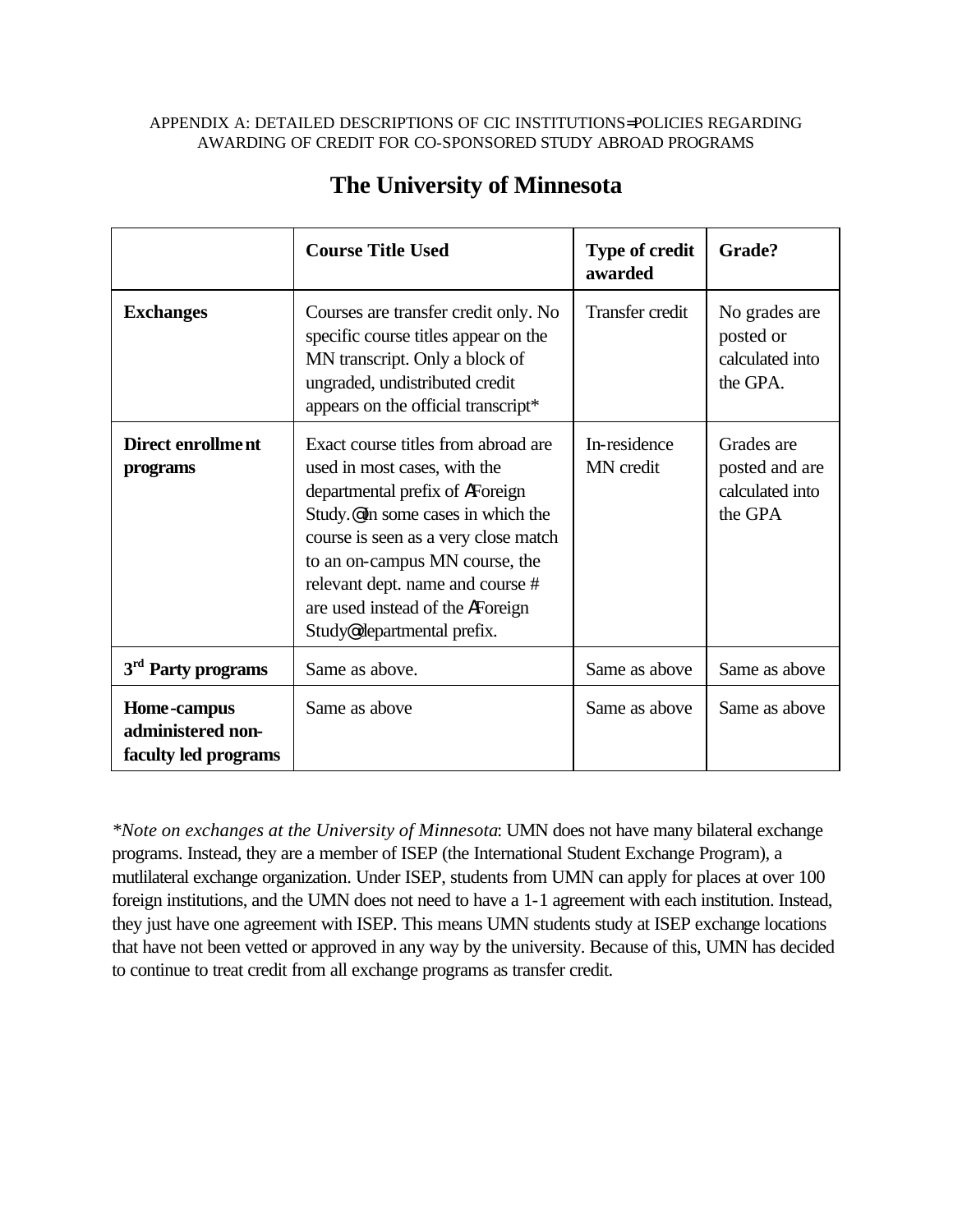|                                                                 | <b>Course Title Used</b><br><b>Type of credit</b><br>awarded                                                                                                                                                                                                                                                                                                                                                                                                                               |                                                                                          | Grade?                                                      |
|-----------------------------------------------------------------|--------------------------------------------------------------------------------------------------------------------------------------------------------------------------------------------------------------------------------------------------------------------------------------------------------------------------------------------------------------------------------------------------------------------------------------------------------------------------------------------|------------------------------------------------------------------------------------------|-------------------------------------------------------------|
| <b>Exchanges</b>                                                | OSU uses the system of<br>Aequivalencies@exclusively. Courses<br>from abroad are assigned an OSU<br>equivalent, and the OSU course #<br>and title appear on the transcript. If<br>an exact equivalent cannot be found,<br>the course #697 is used, which<br>designates ASpecial Topics@ and<br>always refers to courses taken<br>abroad. Course evaluators in each<br>department determine what<br>equivalent to use. Currently, no<br>central database of equivalencies is<br>maintained. | In residence<br><b>OSU</b> credit                                                        | Grades are<br>posted and are<br>calculated into<br>the GPA. |
| <b>Direct enrollment</b><br>programs                            | Same as above                                                                                                                                                                                                                                                                                                                                                                                                                                                                              | In-residence<br>Grades are<br>OSU credit<br>posted and are<br>calculated into<br>the GPA |                                                             |
| 3 <sup>rd</sup> Party programs                                  | Same as above.                                                                                                                                                                                                                                                                                                                                                                                                                                                                             | Same as above                                                                            | Same as above                                               |
| <b>Home-campus</b><br>administered non-<br>faculty led programs | Same as above                                                                                                                                                                                                                                                                                                                                                                                                                                                                              | Same as above                                                                            | Same as above                                               |

# **Ohio State University**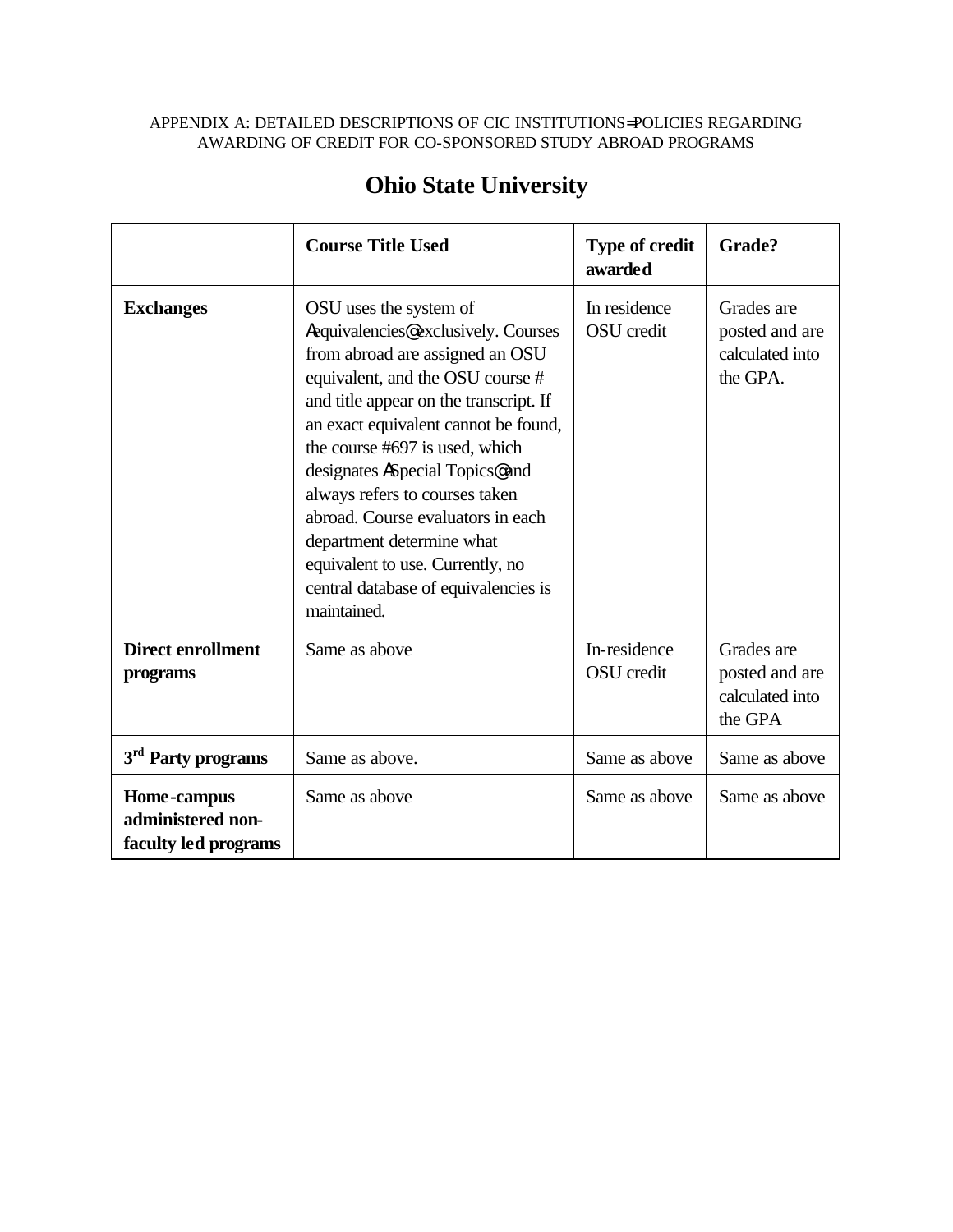|                                                                                                                                          | <b>Course Title Used</b>                                                                                                                                                                                                                                                  | <b>Type of credit</b><br>awarded | Grade?                                                     |
|------------------------------------------------------------------------------------------------------------------------------------------|---------------------------------------------------------------------------------------------------------------------------------------------------------------------------------------------------------------------------------------------------------------------------|----------------------------------|------------------------------------------------------------|
| <b>Exchanges</b>                                                                                                                         | <b>Transfer credit</b><br>Iowa treats courses from exchanges<br>and direct enrollment the same.<br>Although transfer credit is awarded<br>for these programs, the specific<br>course titles (actual titles, translated<br>if necessary) appear on the Iowa<br>transcript. |                                  | Grades do not<br>appear on the<br>official<br>transcript.  |
| <b>Direct enrollment</b><br>programs                                                                                                     | Same as for exchanges                                                                                                                                                                                                                                                     | <b>Transfer credit</b>           | Grades do not<br>appear on the<br>official<br>transcript   |
| 3 <sup>rd</sup> Party programs<br>The exact title from the course<br>abroad appears on the Iowa<br>transcript (translated if necessary). |                                                                                                                                                                                                                                                                           | In-residence<br>Iowa credit      | Grades are<br>posted and are<br>calculated into<br>the GPA |
| Home-campus<br>administered non-<br>faculty led programs                                                                                 | Same as for $3rd$ party programs                                                                                                                                                                                                                                          | In-residence<br>Iowa credit      | Grades are<br>posted and are<br>calculated into<br>the GPA |

# **The University of Iowa**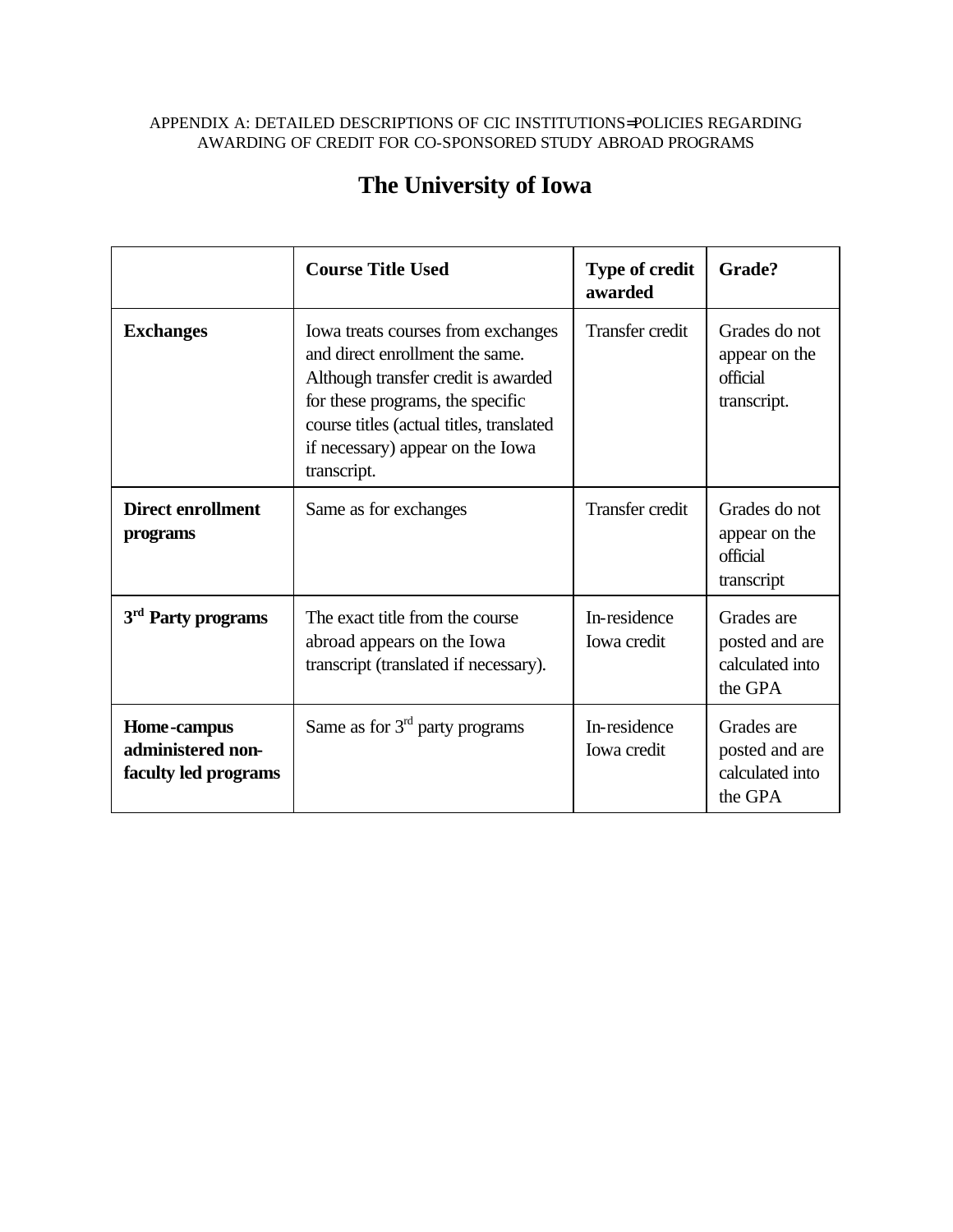# **Faculty Involvement, Quality Assurance, and Academic Credit for MSU Co-Sponsored Study Abroad Programs**

This paper briefly reviews the current situation with respect to traditional faculty-led and MSU co-sponsored study abroad program options. It proposes changes with respect to faculty involvement, quality assurance, and recognition of students' academic work taken as a part of MSU co-sponsored programs. It ends with recommendations for course, credit and grade recognition for academic work completed on MSU co-sponsored programs. Companion documents under preparation address issues of faculty involvement and quality assurance in these programs.

# **Current Situation**

l

For more than 30 years MSU study abroad has relied heavily on faculty-led programs where faculty accompany students abroad, teaching and directing programs onsite. In the last five years, MSU has added a substantial number of co-sponsored program options in which an academic unit at MSU has adopted the program as its own, but no MSU faculty member accompanies the students or teaches on the program. These co-sponsored programs include exchanges, consortium programs, direct-enrollment programs, and MSU administered programs. $<sup>1</sup>$ </sup>

Presently, 88% of MSU's study abroad enrollments are through faculty-led programs. The remainder of enrollments are in MSU co-sponsored programs. Some companion observations include:

- \$ **These proportions make MSU unique among CIC institutions, and among most other institutions, in that the majority of participation at other institutions is through non-faculty-led, co-sponsored options**. 2 The reasons for this difference are: (1) MSU history (faculty-led programs have been the norm for over 30 years at MSU and not so at other institutions), (2) the absence of significant MSU faculty involvement in co-sponsored programs, and (3) the practice of only awarding transfer credit for most MSU co-sponsored programs.
- \$ **Most faculty-led programs tend to be short term (less than a semester in length); most co-sponsored options are a semester in length.** The reason is fairly straight forward: it is difficult and very costly to have faculty-led semester- length programs because of scheduling problems and because of the costs placed on departmental and institutional resources from having faculty gone from campus an entire semester.

<sup>1</sup> Definitions of each type of co-sponsored program is included in Appendix B.

<sup>2&</sup>lt;sup>2</sup>The proportion of students studying in faculty-led (as opposed to co-sponsored) programs at other CIC institutions include: Penn State 10-15%; Minnesota 33%; Indiana 43%; Purdue 50%; Northwestern 15%; Ill/Chicago 20-30%; Iowa 33%, as reported in a survey conducted Fall 2002.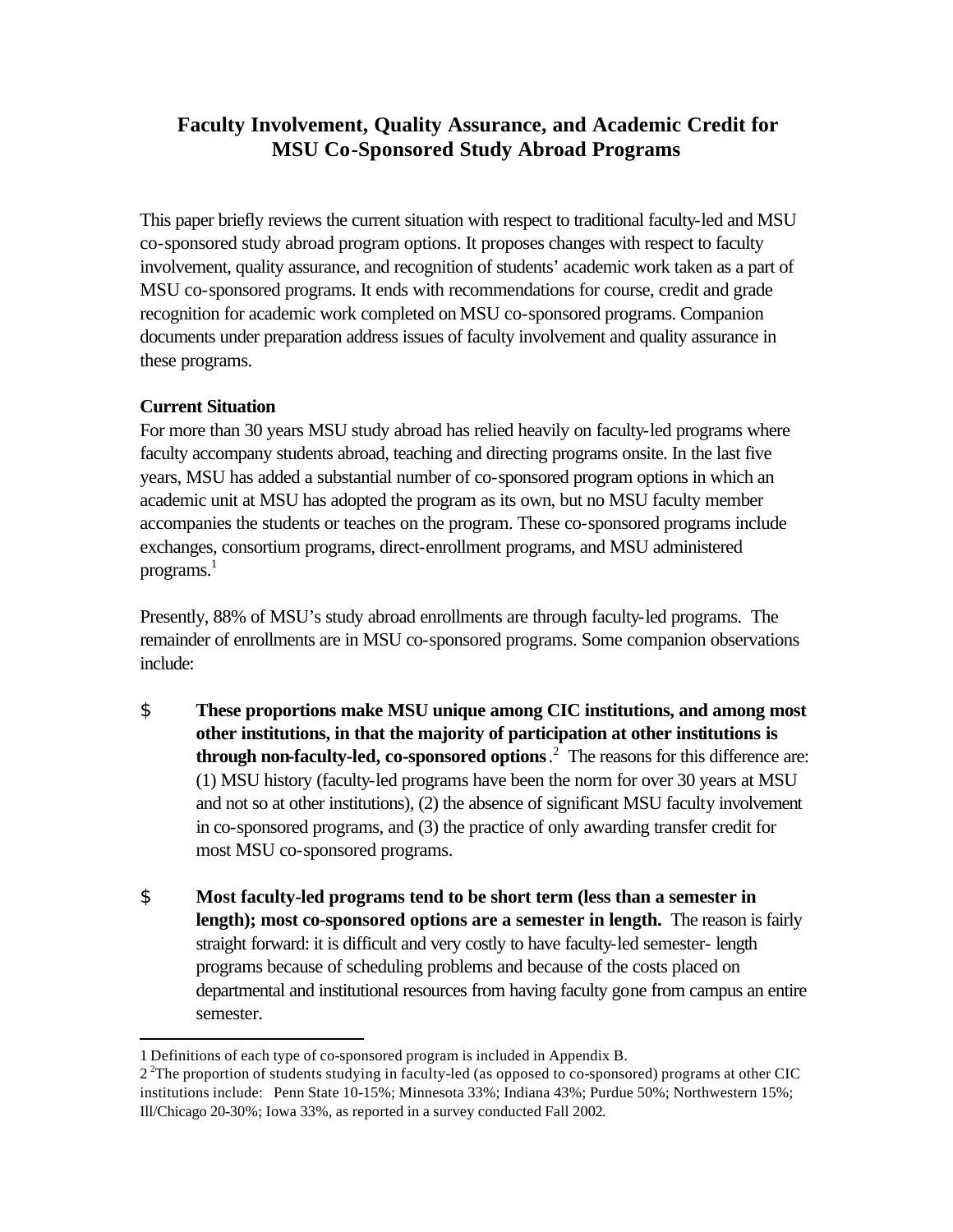\$ **A major difference between faculty-led and co-sponsored programs at MSU is the assignment of academic credit**. All students who participate in faculty-led programs earn regular MSU credit, with grades. MSU faculty-led programs provide students with regular MSU course numbers, titles, credits, and grades which appear on the official MSU transcript. Most MSU co-sponsored programs provide only a block of undesignated transfer credit in the transcript, and no grade. There are a few exceptions to this policy (the programs in Cáceres and Mérida do not have MSU faculty teaching on the program but do yield MSU credits and grades, and the program in Freiburg does have an MSU faculty member teaching every third year and other U.S. faculty teaching in the other years.)

**MSU is the only public university in the CIC which does not routinely award regular, in-residence credit, with grades, for coursework completed on officially approved co-sponsored programs.** (See Appendix A, *Detailed Descriptions of CIC Institutions' Policies Regarding Awarding of Credit for Co-Sponsored Study Abroad Programs* for a summary.) Most CIC institutions are included in the Appendix, though data is missing for the private institutions (Northwestern and Chicago) and for one of the public institutions (Illinois). However, preliminary information is that Illinois uses a variation of the "equivalency model" (see p. 5 ) for awarding credit on cosponsored programs.

Except for differences in assigning academic credit and grades, MSU co-sponsored programs are treated as equal to faculty-led programs at MSU: students can use their regular financial aid on these programs; students who choose MSU co-sponsored programs qualify for the same special scholarships as do participants in faculty-led programs; and OSA provides the same services to students participating in either type of program (pre-departure advising, orientation, trouble-shooting during the program, and follow-up activities after return).

#### **Recommendations for Enhancements to Co-Sponsored Programs**

Faculty-led programs will always be a significant portion of MSU's study abroad enrollments and options because they offer a wide range of flexible alternatives for students to study abroad. However, co-sponsored options offer the opportunity for getting more students into semester length experiences, which offer greater opportunity for cultural immersion and cross-cultural learning than do shorter programs. In addition, co-sponsored programs can reduce the workload on the faculty, and provide cost effective options in subject matter and world regions where MSU students are insufficient in number by themselves to sustain the program.

With a doubling of study abroad enrollments over the last four years at MSU and with the vast majority of this growth being in faculty-led programs, we have reached a point where faculty resources are stretched to the breaking point and unable to sustain current levels of programming, let alone any growth.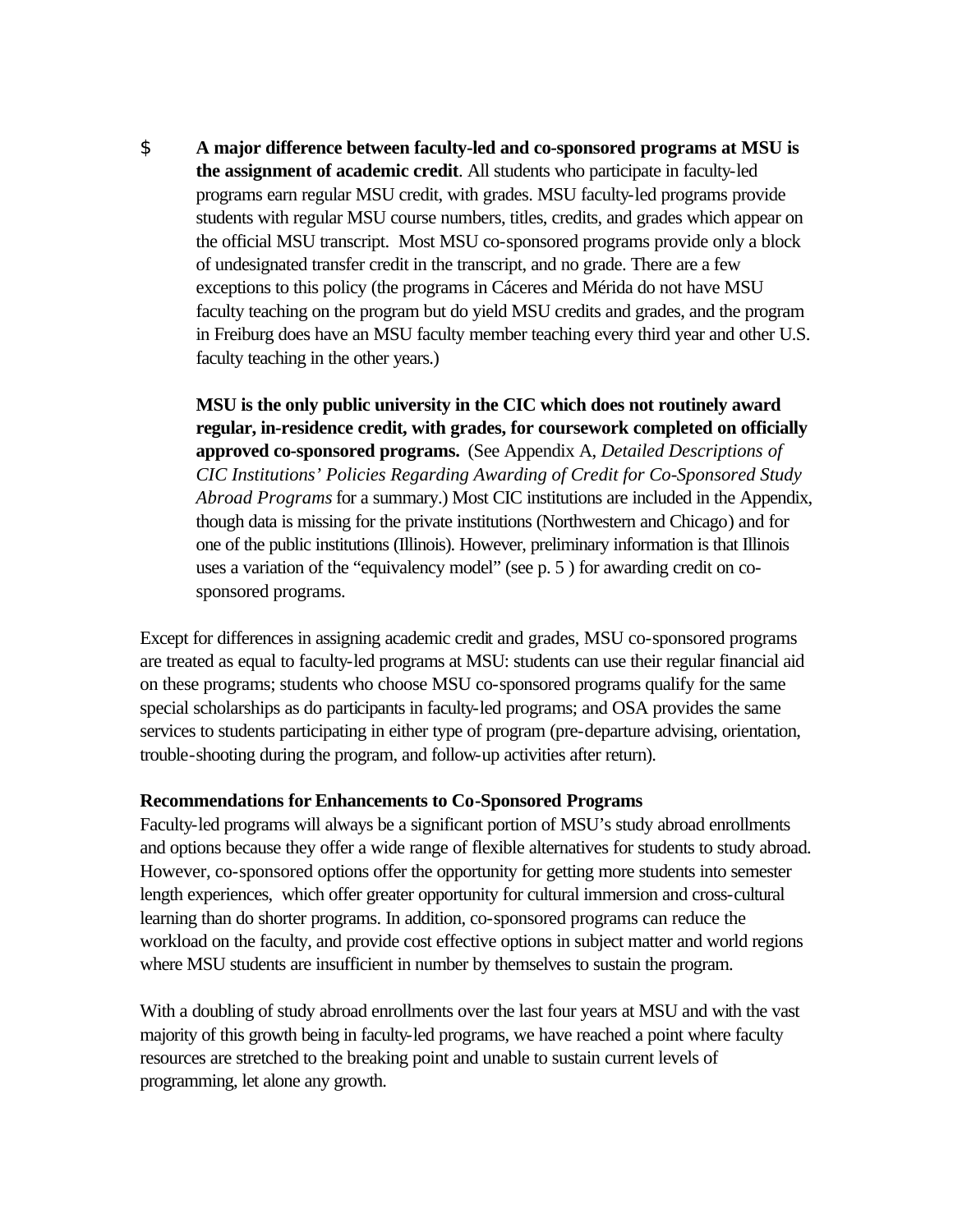# **We need to do more at MSU to encourage and support enrollments in co-sponsored, semester-length programs.**

If MSU is to make greater use of co-sponsored options, three interrelated issues need to be addressed systematically. They are: (1) faculty involvement; (2) quality assurance; and (3) recognition of course, credit and grades.

**1. Faculty Involvement in MSU Co-Sponsored Programs**. Regular and on-going faculty involvement is expected in all models of MSU study abroad programs. In faculty-led programs, involvement is intensive and requires a heavy workload and dedicated time commitment by faculty.

Co-sponsored programs also need faculty involvement before, during and after a program. However, by their very nature, co-sponsored programs can permit a level of faculty engagement that is not as labor intensive for individual faculty. Support can be made available to encourage faculty involvement at this less intensive level.

A separate document will provide greater detail about modes of faculty involvement in all co-sponsored programs, and support for their participation. In sum, it is envisioned that for each co-sponsored program one or more faculty member will participate in initial program design and assessment, help to recruit and advise students, and conduct periodic assessments of program quality through site visits and paper reviews. A sample of preferred faculty roles before, during and after a program is outlined in greater detail in Appendix B.

# 2. **Quality Assurance and Monitoring for MSU Co-Sponsored Programs**.

Presently, all study abroad at MSU is rigorously reviewed for quality by appropriate academic units. New programs must be approved by the relevant department(s), college, the Study Abroad Office, the Study Abroad Deans' Designees Committee (representatives of the colleges), and the Dean of International Studies and Programs. In all cases, these reviews include assessments of fiscal, safety and logistical support adequacy, and general assessments of institutional academic and instructional quality. In the case of exchange agreements, further assessment is conducted by the University Advisory/Consultative Committee for International Studies and Programs (ACC).

However, unlike faculty-led programs where the faculty and departments closely monitor program content and quality through direct participation, faculty and departmental involvement in consortia, direct enrollment, and exchange options are much less direct and regular.

Systematic and on-going quality assurance process for MSU co-sponsored programs will include in all cases: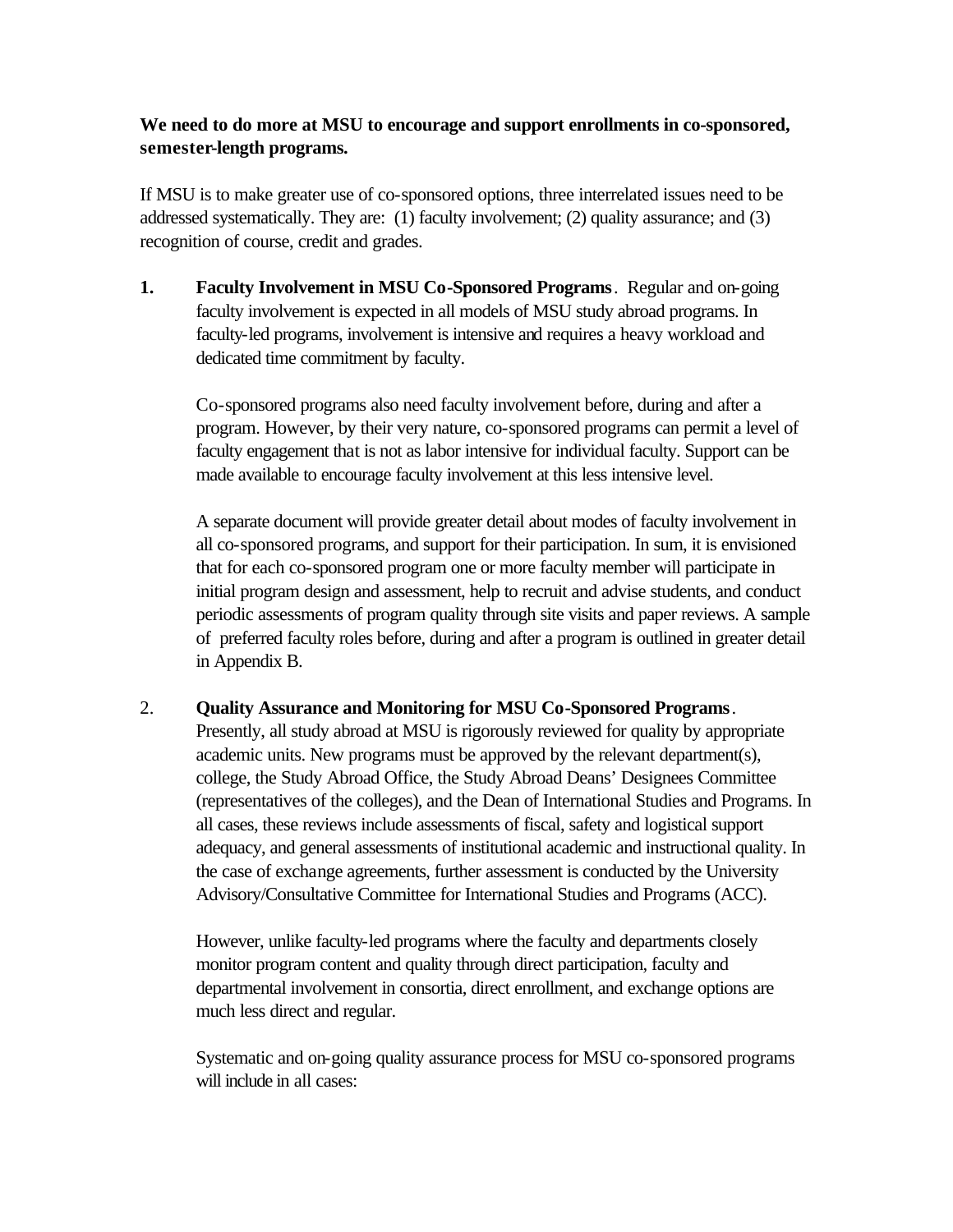- \$ Appropriate faculty involvement in initial program planning and site assessment, and subsequent periodic monitoring of subject matter and pedagogy for quality.
- \$ Appropriate faculty, departmental and college review regarding course content, teaching credentials, credits and grades from the institution or program abroad.
- 3. **Improved Accuracy and Recognition of Academic Credit earned on MSU Co-Sponsored Programs.** Adoption of an appropriate system to more accurately and appropriately recognize the subject matter, effort and degree of success of students who participate in an MSU co-sponsored program is important in the interest of fairness to students and honesty in recording the nature of the experience. Alternatives for doing so are discussed in the next section.

Faculty involvement, quality assurance, and academic recognition of work done in MSU cosponsored programs are interconnected issues. An assessment and approval process for designating an institution as an approved MSU study abroad site will in all cases involve faculty and affected departments and colleges. The details of these assessment and review procedures are to be worked out, but the underlying principle remains that control of the curriculum is firmly in the hands of the faculty and departments and colleges. This document assumes that acceptable procedures and criteria can be put in place to protect the academic integrity of MSU's transcript courses, credits and grades while at the same time giving more appropriate recognition for students' work taken abroad on all approved MSU study abroad programs.

With this in mind, the remainder of this document focuses on the present MSU transcript system for recognizing student effort in participating in MSU co-sponsored programs.

# **Options for Recognizing Student Study Abroad Curricular Achievements**

MSU is unique among all CIC institutions in how it recognizes student effort on co-sponsored programs. As noted above, MSU awards an undesignated block of ungraded, non-resident credit for academic work successfully completed in most MSU co-sponsored programs. All peer CIC institutions use one of two models to **award in-residence credit, with course title and grade,** for work taken abroad on approved co-sponsored programs—either the "equivalency model" or the "foreign course title model"—which are described briefly below.

**What makes the MSU approach problematic and why have other CIC institutions taken a different approach?** MSU's academic advisors tell us unequivocally that as long as credit from co-sponsored programs is not accurately reflected on the MSU transcript and involves more bureaucratic hassles than does credit from faculty-led programs, we will not get many students to participate in co-sponsored programs.

Non-graded blocks of transfer credit may disadvantage our students when they seek employment and when applying to graduate school. Employers might question such ungraded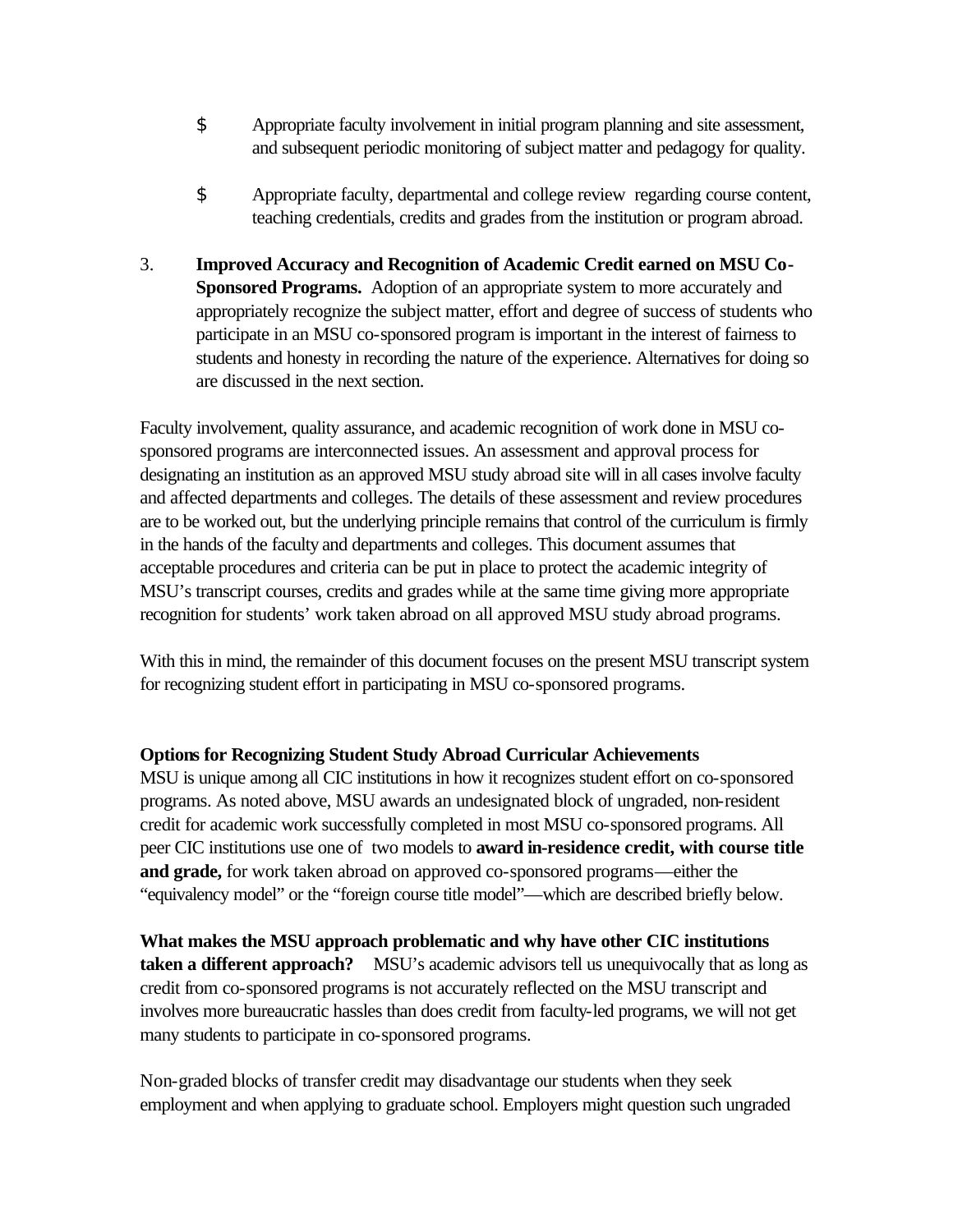blocks and graduate schools may overlook or downplay the importance of ungraded blocks that lack any detail about specific courses taken. Even when this is not done, the courses and credits in the block can be easily ignored, leaving the student's transcript with large holes. Academic advisors inform students of such problems, including the red tape involved in even getting the block transferred to MSU in the first place. Students are naturally dissuaded from enrolling in programs that produce such ungraded credit blocks. Further, non-graded blocks of credit inappropriately hide the details of student work abroad and fail to adequately and fairly recognize their effort and level of accomplishment.

Removing this credit barrier is an essential step to making co-sponsored programs a more viable study abroad option at MSU. As noted above, faculty involvement and quality control are companion issues to increasing participation in co-sponsored options.

#### **What are the Options to Consider?**

1. The "Equivalency Model."

Most institutions within the CIC use "equivalencies" to award credit for co-sponsored programs. Basically, courses taken on co-sponsored programs are evaluated by the relevant academic unit (either departments or colleges) on the home campus and assigned a home campus "equivalent." Courses that have been previously evaluated are entered into a centrally maintained database of equivalencies, so there is no duplication of effort. Over time, the database covers the majority of courses that students want to take, because new equivalencies are added continuously. The important final step is that transcripts or other official grade reports from the institution abroad are converted to the home institution's courses and entered onto the regular transcript with the grade which is calculated into the GPA.

2. The "Foreign Course Title Model"

Some institutions in the CIC do not use home campus equivalencies to award credit for work on co-sponsored programs, but rather post the actual course titles from abroad on the official transcript. The University of Michigan uses this approach exclusively, and Indiana University uses it for some programs. Courses from abroad are listed on the regular transcript exactly as they appear on the foreign transcript or grade report (translated into English if necessary and with a heading that the courses were taken at institution X). No departmental prefix or course number is listed, but grades are listed and most are calculated into the student's GPA. How specific courses are counted toward the student's degree (i.e., what can count for a major requirement, etc.) is often between the student and the student's major department. The rationale for this approach is that it more accurately recognizes the exact courses that the student took abroad and does not try to "force" foreign courses into on-campus course numbers.

#### **What would work at MSU?**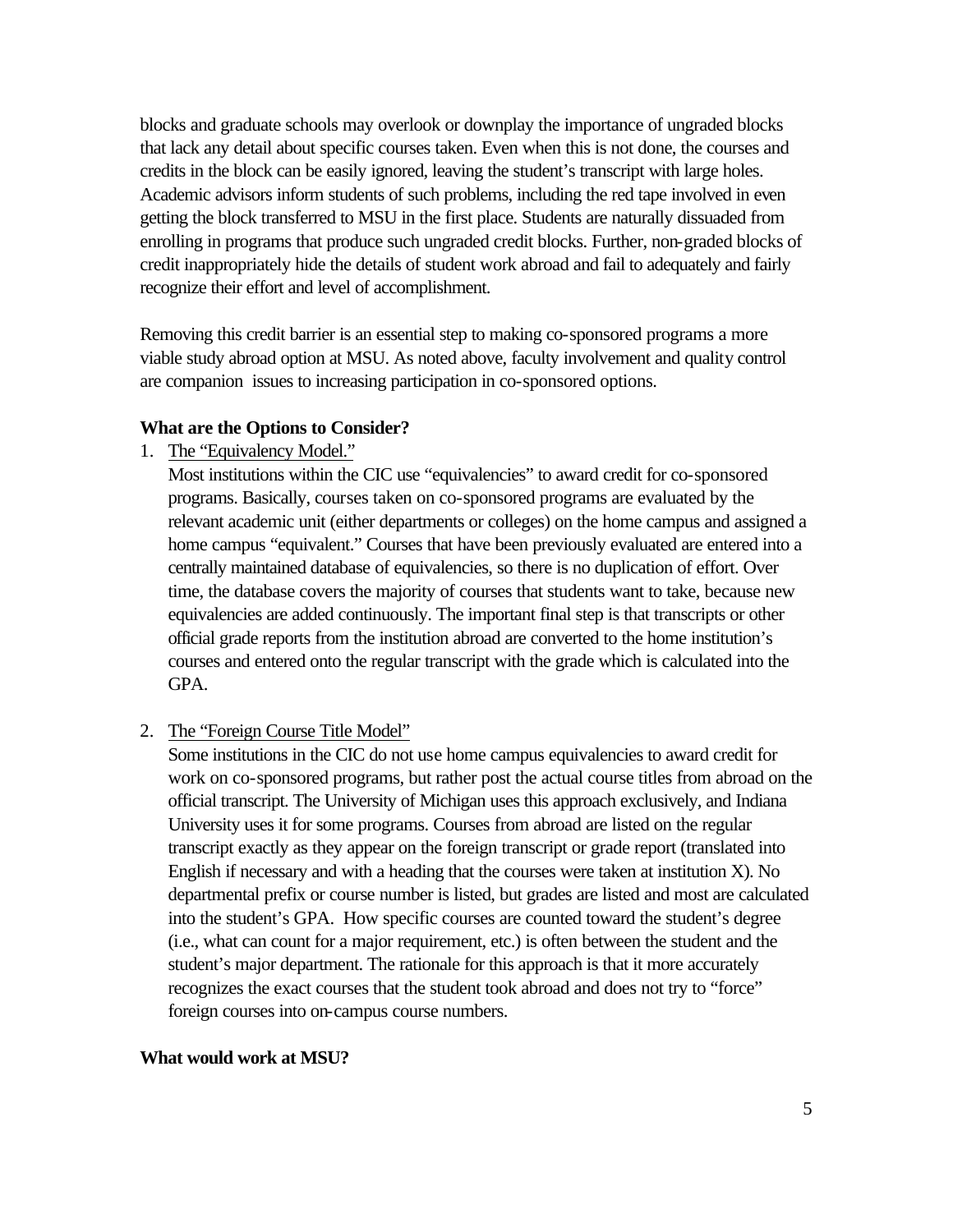A combination of the two approaches listed above would be best suited for MSU. Courses from abroad can be listed on the MSU transcript without departmental prefixes or numbers, as they appear on the foreign transcript or grade report. This would most accurately reflect the student's actual academic work. However, a central database can be maintained by MSU that would include information about which courses from abroad have received departmental approvals to be used to fulfill requirements on the MSU campus. (This would be determined by MSU departments and colleges offering such coursework.) Having this information in a database would save departments from having to reinvent the wheel every time a student takes a course abroad. The present ACTS IV system may provide the basis for such a database, since it allows departments to approve non-MSU courses as fulfilling specified MSU requirements. As more information is added to ACTS IV, advising for co-sponsored study abroad programs will become easier and easier, making them more attractive to students and advisors, and thus more widely used.

#### **SUMMARY: The Option Recommended for Consideration by MSU**

We propose a change in practice, one that will yield course titles, credits and grades on an MSU transcript from studying on approved co-sponsored programs. We propose using the "Foreign Course Title" model, listing actual course titles from abroad (translated into English when necessary, but without a departmental course number), yielding MSU credit, and grades (converted to the MSU grade point system). Grades earned would be counted in the student's overall GPA. Once credit is posted to a student's transcript, how that credit can be used to fulfill degree requirements will be determined by the relevant academic unit. The Registrar's Office and the Office of Study Abroad will work out a system for using ACTS IV to record academic units' approval to use specific course credit from co-sponsored programs to fulfill specific degree requirements on campus.

**This would only apply to those programs that have been officially approved as MSU co-sponsored study abroad options**. If students go on their own to study abroad programs not affiliated with or co-sponsored by MSU, the credit earned would still be transfer credit only.

In order for a co-sponsored program to become officially approved, it must be submitted and approved through a program approval process involving International Studies and Programs and the Study Abroad Deans' Designees committee (the members of which are either Assistant or Associate Deans of each college), and affected departments and colleges. The Deans' Designee Committee and ISP will only review a program proposal after it has been vetted and approved by the sponsoring department/college, following the normal procedure for program approval in that college. Continuing faculty involvement and periodic assessments of quality would take place after initial approvals.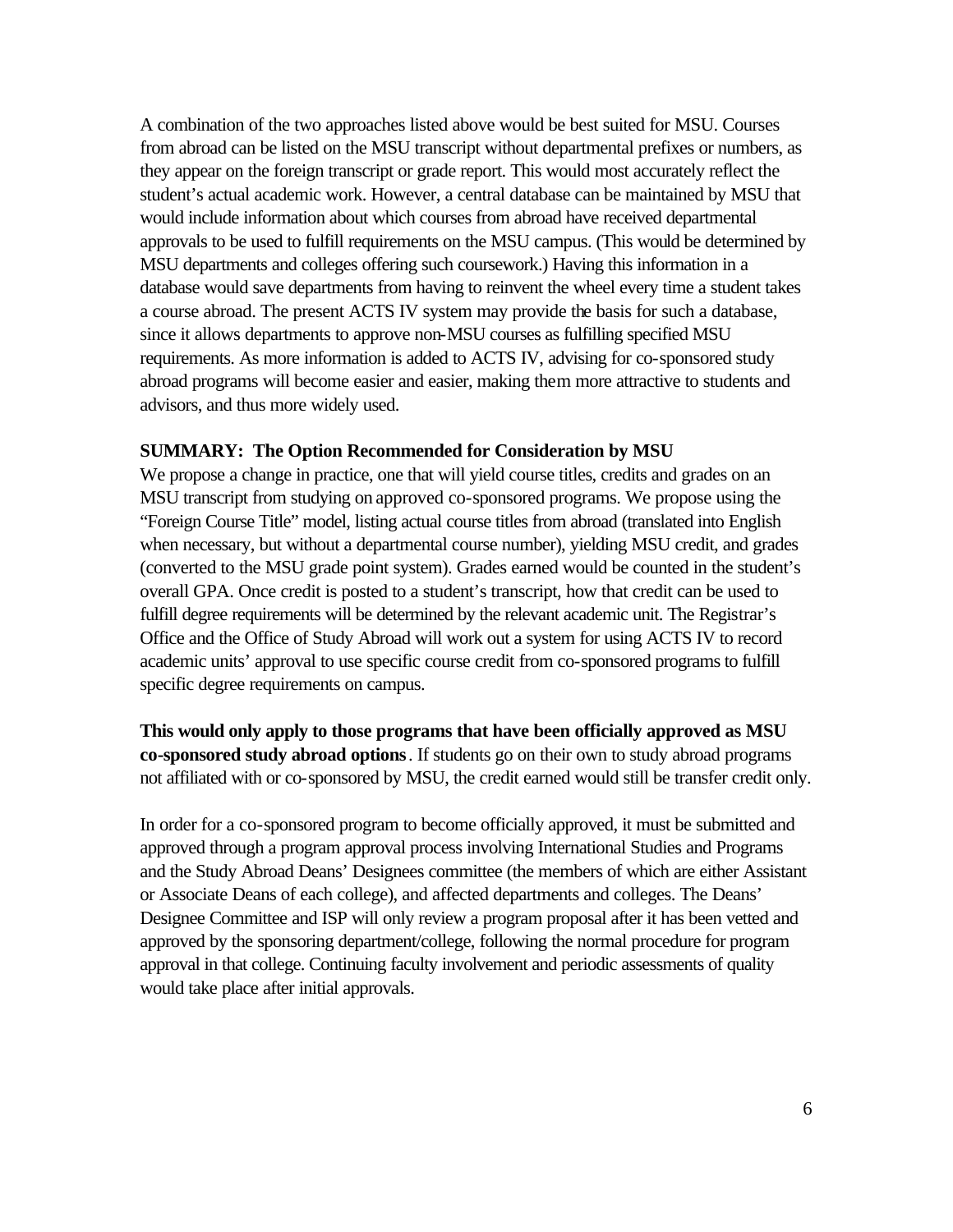# **FACULTY/DEPARTMENT/COLLEGE AND OSA ROLES IN MANAGING STUDY ABROAD PROGRAMS**

The academic components of all MSU study abroad programs must be overseen by faculty, departments and colleges. Because there are different study abroad models used by MSU, faculty and academic unit involvement will vary by program type. However, the operating principle that existing MSU courses, curricula, and credits are in the hands of the departments, colleges, and their faculty remains intact regardless of the model. Further, the success and quality of MSU study abroad depends on the active involvement of faculty, departments and colleges, regardless of the program model. All MSU study abroad programs must have appropriate forms of faculty involvement.

There are two main types of MSU study abroad programs: faculty-led programs and cosponsored programs. Co-sponsored programs can be further broken down into four categories: exchange programs, direct enrollment programs, consortial or provider programs, and MSU-administered non-faculty led programs. A definition of each of these program types can be found below.

On the following pages is a breakdown of the roles and responsibilities of all the relevant players in each type of program.

# **Co-sponsored program types**

# **Definitions:**

Exchange Program: a study abroad program in which an MSU student enrolls directly in a foreign university, and a student from that university enrolls at MSU. A written and signed exchange agreement must be in place before an exchange program can begin.

Direct Enrollment Program: a study abroad program which MSU has officially approved as one of its own programs in which an MSU student is directly enrolled in a foreign university, and no student from that university enrolls at MSU in exchange.

Consortial or Provider Program: a study abroad program, which MSU has officially approved and makes available to its students, but which is arranged and administered by an organization or university other than MSU.

MSU-Administered Non-Faculty Led Program: a study abroad program which MSU arranges and administers, but which does not involve a regular MSU faculty member teaching on site on the program, nor accompanying the students for the majority of the program. These programs usually involve temporary or adjunct faculty from the host institution, under contract with MSU.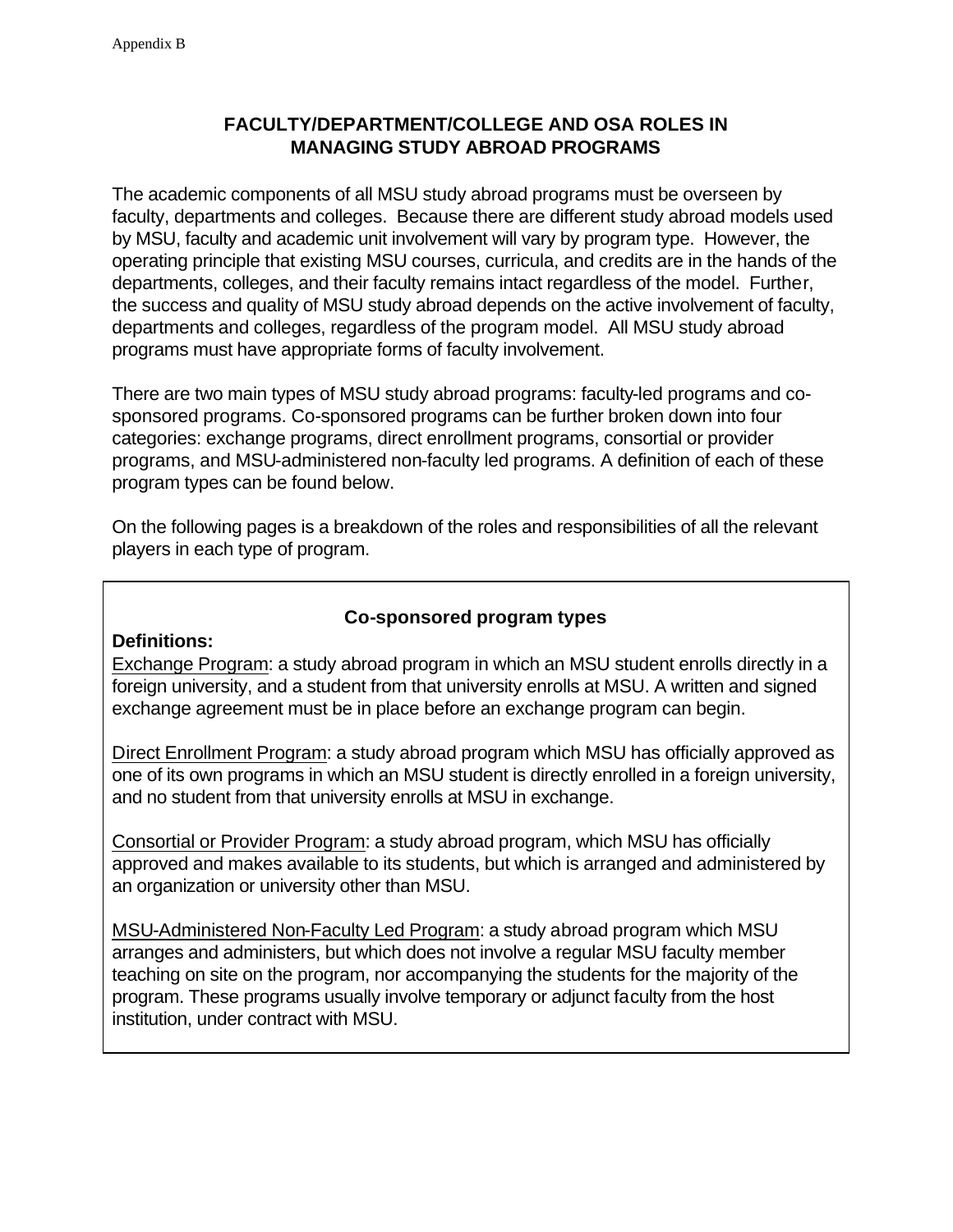#### **FACULTY/DEPARTMENT/COLLEGE AND OFFICE OF STUDY ABROAD ROLES IN MANAGING STUDY ABROAD PROGRAMS**

# **I. FACULTY-LED PROGRAMS**

| <b>Faculty/department/college Roles</b>                                                                                                                                                                                                                                                                                                                                                                                                                                                                                                                                                                                                                                                                                                                         | <b>OSA Roles</b>                                                                                                                                                                                                                                                                                                                                                                                                                                                                                                                                                                                                                                                                                                                                                                                                                                                                                                                                                                                                                       |
|-----------------------------------------------------------------------------------------------------------------------------------------------------------------------------------------------------------------------------------------------------------------------------------------------------------------------------------------------------------------------------------------------------------------------------------------------------------------------------------------------------------------------------------------------------------------------------------------------------------------------------------------------------------------------------------------------------------------------------------------------------------------|----------------------------------------------------------------------------------------------------------------------------------------------------------------------------------------------------------------------------------------------------------------------------------------------------------------------------------------------------------------------------------------------------------------------------------------------------------------------------------------------------------------------------------------------------------------------------------------------------------------------------------------------------------------------------------------------------------------------------------------------------------------------------------------------------------------------------------------------------------------------------------------------------------------------------------------------------------------------------------------------------------------------------------------|
| <b>Pre-Departure:</b><br>Design academic program content<br>??<br>??<br>Integrate classroom, field work & logistics<br>into academic program plan<br>Identify guest lectures as appropriate<br>??<br>Identify appropriate MSU courses & credits,<br>??<br>and obtain approvals for MSU courses,<br>credits & instructors<br>Review brochure draft<br>??<br>??<br>Work with OSA to prepare budget for<br>program<br>??<br>Partner with OSA and/or a travel agent to<br>prepare other on-site arrangements as<br>needed, including bookings, reservations,<br>and other logistical arrangements<br>Market the program and recruit students<br>??<br>Approve students for participation<br>??<br>Partner with OSA to provide program-specific<br>??<br>orientation | <b>Pre-Departure:</b><br>?? Produce program brochures<br>?? Design & provide student program evaluation<br>questionnaires<br>?? Process faculty, student, and program paper work<br>?? Make payments abroad<br>?? Arrange for faculty salaries and travel advances<br>?? Advise students on non-academic issues<br>?? Provide air travel support information and visa<br>information<br>?? Arrange student group flights, as appropriate<br>?? Provide general student orientation<br>?? Coordinate the application and selection process<br>?? Coordinate medical & judicial reviews & notification of<br>students<br>?? Coordinate marketing efforts on a campus-wide basis<br>(organizing two study abroad fairs, ads in the State<br>News, presentations in the residence halls, etc.)<br>?? Assist faculty with putting together a program budget<br>?? Assist faculty in identifying travel agents or program<br>providers to handle logistical arrangements, if desired<br>?? Coordinate student arrival (London programs only) |
| <b>During Program:</b><br>Teach some or all courses and/or supervise<br>??<br>guest faculty contracted to provide<br>instruction on the program<br>Oversee on-site arrangements<br>??<br>Trouble-shoot problems<br>??<br>??<br>Supervise/integrate lecturers/field trips as<br>appropriate<br>Coordinate teaching of non-MSU instructors<br>??<br>Conduct course and other assessments<br>??                                                                                                                                                                                                                                                                                                                                                                    | During program:<br>?? Assist faculty with on-site arrangements<br>?? Provide crisis preparedness and response                                                                                                                                                                                                                                                                                                                                                                                                                                                                                                                                                                                                                                                                                                                                                                                                                                                                                                                          |
| <b>Upon Return:</b><br>Submit grades<br>??<br>Meet with OSA to reconcile budget and<br>??<br>receipts<br>Turn in program assessment report<br>??<br>22<br>Prepare next year's program plan                                                                                                                                                                                                                                                                                                                                                                                                                                                                                                                                                                      | <b>Upon Return:</b><br>Reconcile program budget after faculty leader<br>??<br>submits receipts<br>Provide feedback to faculty leaders regarding budget<br>??<br>to aid in preparing next year's budget (areas of<br>excessive surplus or deficit)<br>Review faculty reports<br>22<br>Work with faculty/department/college to plan next<br>??<br>year's program<br>Process student program evaluations<br>??                                                                                                                                                                                                                                                                                                                                                                                                                                                                                                                                                                                                                            |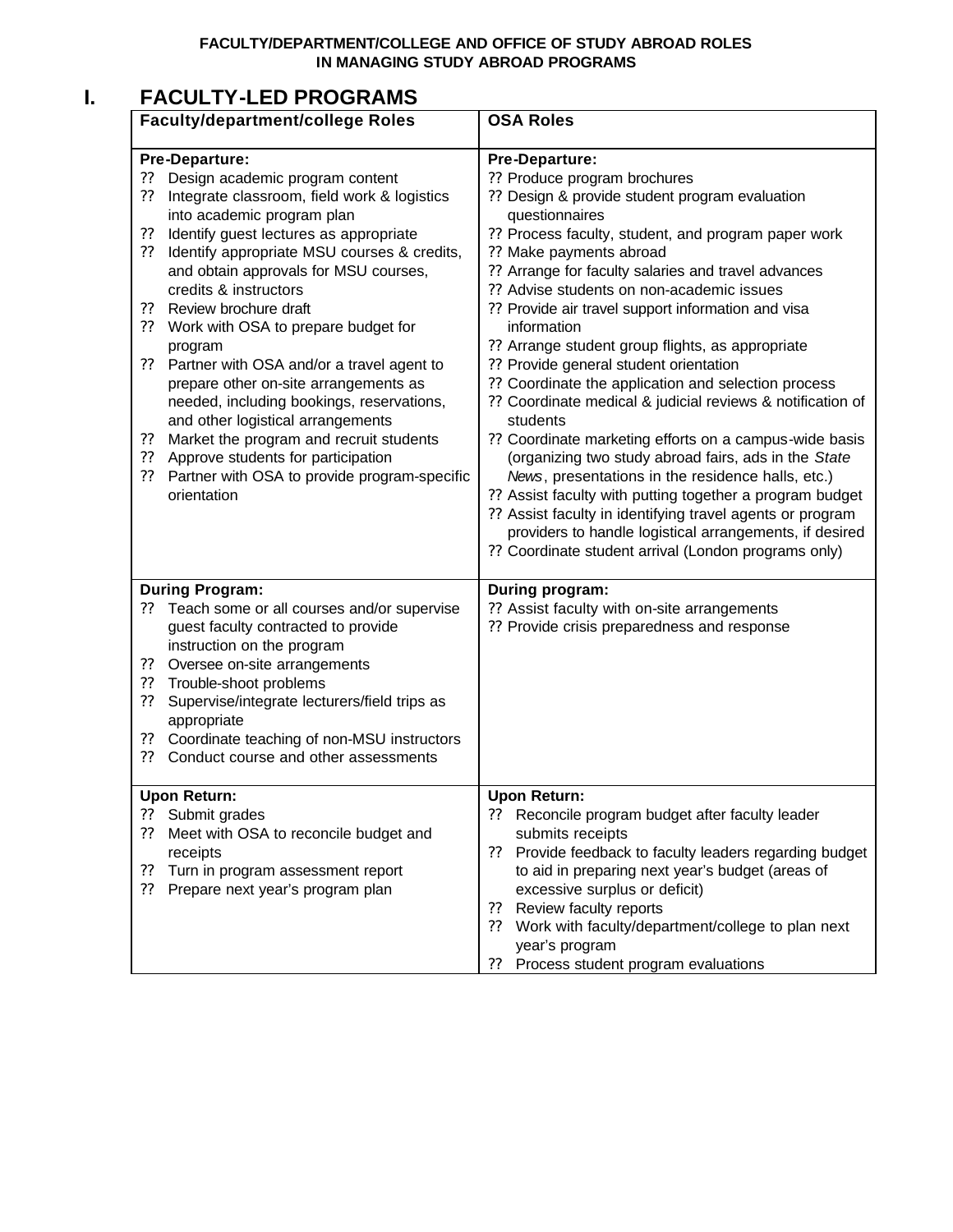### **FACULTY/DEPARTMENT/COLLEGE AND OFFICE OF STUDY ABROAD ROLES IN MANAGING STUDY ABROAD PROGRAMS**

# **II. CO-SPONSORED PROGRAMS**

Faculty roles in co-sponsored programs will vary according to the specific program type. Following is a list of responsibilities that will generally apply to all MSU co-sponsored programs, followed by specific roles associated with some program types

# **ALL MSU CO-SPONSORED PROGRAMS**

| <b>Faculty/department/college Roles</b>                                                                                                                                                                                                                                                                                                         | <b>OSA Roles</b>                                                                                                                                                                                                                                                                                                                                                                                                                                                                                                                                                                                                                                                                                                                                                                                                                                                                                                                           |
|-------------------------------------------------------------------------------------------------------------------------------------------------------------------------------------------------------------------------------------------------------------------------------------------------------------------------------------------------|--------------------------------------------------------------------------------------------------------------------------------------------------------------------------------------------------------------------------------------------------------------------------------------------------------------------------------------------------------------------------------------------------------------------------------------------------------------------------------------------------------------------------------------------------------------------------------------------------------------------------------------------------------------------------------------------------------------------------------------------------------------------------------------------------------------------------------------------------------------------------------------------------------------------------------------------|
| <b>Pre-Departure:</b><br>Maintain contact with host institution or program<br>??<br>sponsor regarding the academic offerings on the<br>program<br>Review brochure draft<br>??<br>??<br>Market the program and recruit students<br>Approve students for participation<br>??<br>Partner with OSA to provide program-specific<br>??<br>orientation | Pre-Departure:<br>?? Produce program brochures<br>?? Process student, and program paper work<br>?? Advise students on non-academic issues<br>?? Provide air travel support information and visa<br>information<br>?? Provide general student orientation<br>?? Coordinate the application and selection process,<br>including host institution or sponsoring<br>organization's requirements and timelines<br>?? Coordinate medical & judicial reviews & notification<br>of students<br>?? Coordinate marketing efforts on a campus-wide<br>basis (organizing study abroad fairs, ads in the<br>State News, presentations in the residence halls,<br>$etc.$ )<br>?? Contact host institution regarding housing and<br>other logistical arrangements for students, and<br>inform participants of those arrangements<br>?? Coordinate payment of fees to host institution<br>?? Design & provide student program evaluation<br>questionnaires |
| <b>During Program:</b><br>Partner with OSA to trouble-shoot problems<br>??<br>??<br>Visit host institution periodically and as<br>necessary to assess program course content,<br>pedagogy and instruction, and engage in<br>planning future program iterations                                                                                  | During program:<br>?? Partner with faculty to troubleshoot problems<br>?? Provide crisis preparedness and response                                                                                                                                                                                                                                                                                                                                                                                                                                                                                                                                                                                                                                                                                                                                                                                                                         |
| <b>Upon Return:</b><br>Work with MSU students, academic advisors<br>??<br>and OSA to have credits and grades from host<br>institution posted on the student's MSU<br>transcript                                                                                                                                                                 | <b>Upon Return:</b><br>Process student's transcript from host institution<br>??<br>or sponsoring organization<br>$\mathfrak{Y}\mathfrak{Y}$<br>Process student program evaluations                                                                                                                                                                                                                                                                                                                                                                                                                                                                                                                                                                                                                                                                                                                                                         |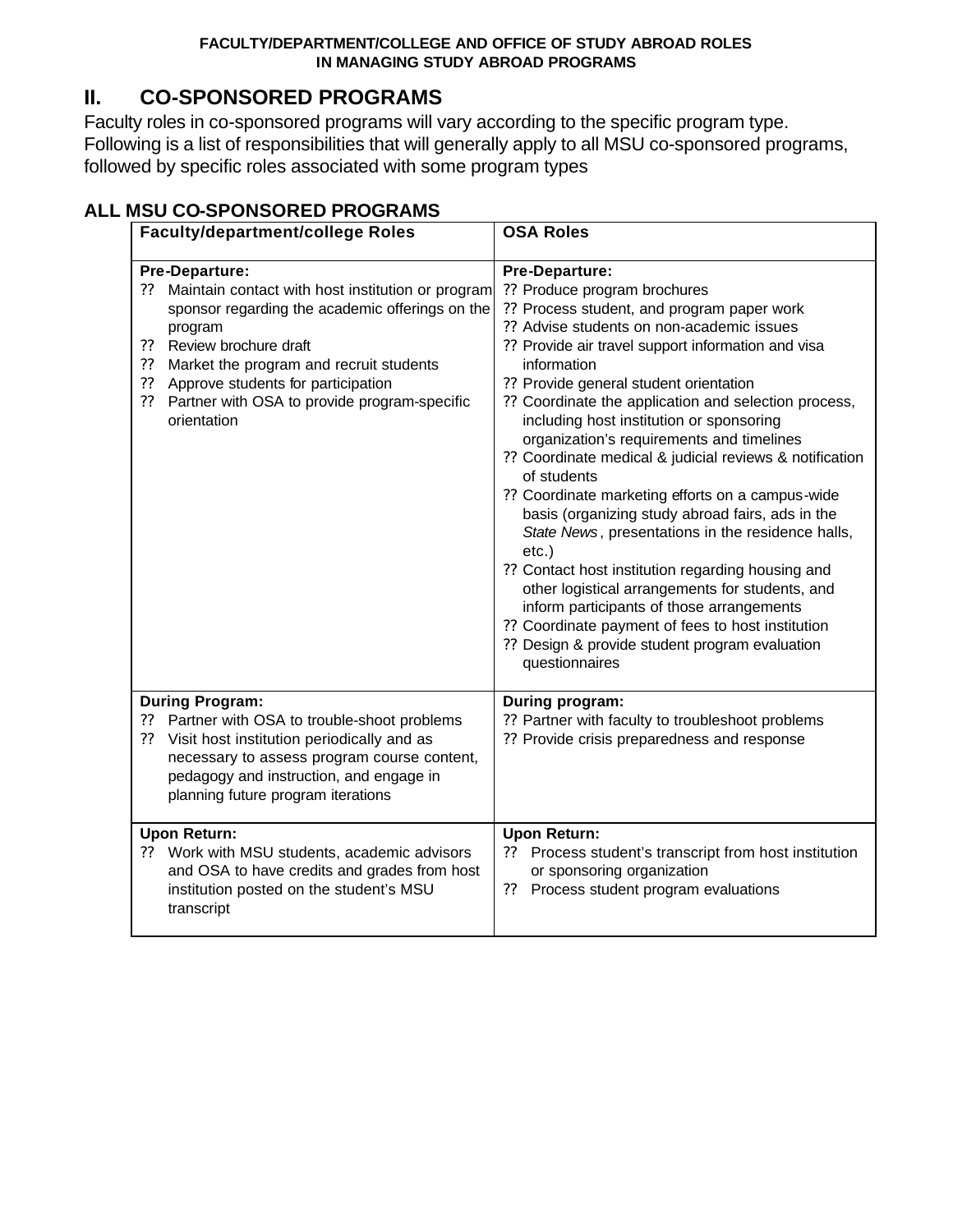#### **FACULTY/DEPARTMENT/COLLEGE AND OFFICE OF STUDY ABROAD ROLES IN MANAGING STUDY ABROAD PROGRAMS**

In addition to the roles listed above common to all MSU co-sponsored programs, the following responsibilities pertain to these specific types of co-sponsored programs:

# **EXCHANGE PROGRAMS**

| <b>Faculty/department/college Roles</b>                                                                 | <b>OSA Roles</b>                                                                                                                                                                                                                                   |
|---------------------------------------------------------------------------------------------------------|----------------------------------------------------------------------------------------------------------------------------------------------------------------------------------------------------------------------------------------------------|
| ??<br>Assist incoming international exchange<br>students with academic questions                        | <b>Pre-Departure:</b><br>?? Make arrangements for incoming exchange<br>students, including securing necessary<br>immigration paperwork, arrival and orientation,<br>housing, general counseling, and assisting with<br>registration in MSU courses |
| <b>During Program:</b>                                                                                  | During program:                                                                                                                                                                                                                                    |
| Assist incoming exchange students with<br>??<br>course registration and other academic issues<br>at MSU | ?? Provide advice and assistance to the exchange<br>students at MSU                                                                                                                                                                                |
| Welcome exchange students<br>??                                                                         |                                                                                                                                                                                                                                                    |
| <b>Upon Return:</b>                                                                                     | <b>Upon Return:</b><br>Send MSU transcripts for exchange students who<br>completed their studies at MSU                                                                                                                                            |

# **MSU-ADMINISTERED NON-FACULTY LED PROGRAMS**

|                      | <b>Faculty/department/college Roles</b>                                                                                                                                                                                                                                                                                                                                          | <b>OSA Roles</b>                                                                                                                                                                                                                                                      |
|----------------------|----------------------------------------------------------------------------------------------------------------------------------------------------------------------------------------------------------------------------------------------------------------------------------------------------------------------------------------------------------------------------------|-----------------------------------------------------------------------------------------------------------------------------------------------------------------------------------------------------------------------------------------------------------------------|
| ??<br>??<br>??<br>?? | <b>Pre-Departure:</b><br>Design academic program content<br>Integrate classroom, field work & logistics into<br>academic program plan<br>Identify adjunct faculty and guest lectures as<br>appropriate, and design and approve course<br>syllabi as appropriate<br>Identify appropriate MSU courses & credits,<br>and obtain approvals for MSU courses, credits<br>& instructors | <b>Pre-Departure:</b><br>?? Establish and maintain communication with local<br>program contact or host institution regarding all<br>logistical details of the program<br>?? Hire, train, and supervise a local Resident Director,<br>if one is needed for the program |
| ??<br>??<br>??       | <b>Upon Return:</b><br>Approve and submit grades for MSU courses<br>and credits.<br>Submit program assessment report<br>Prepare next year's program plan                                                                                                                                                                                                                         | Upon Return:<br>Reconcile program budget after receipts from host<br>??<br>institution and/or resident director are received                                                                                                                                          |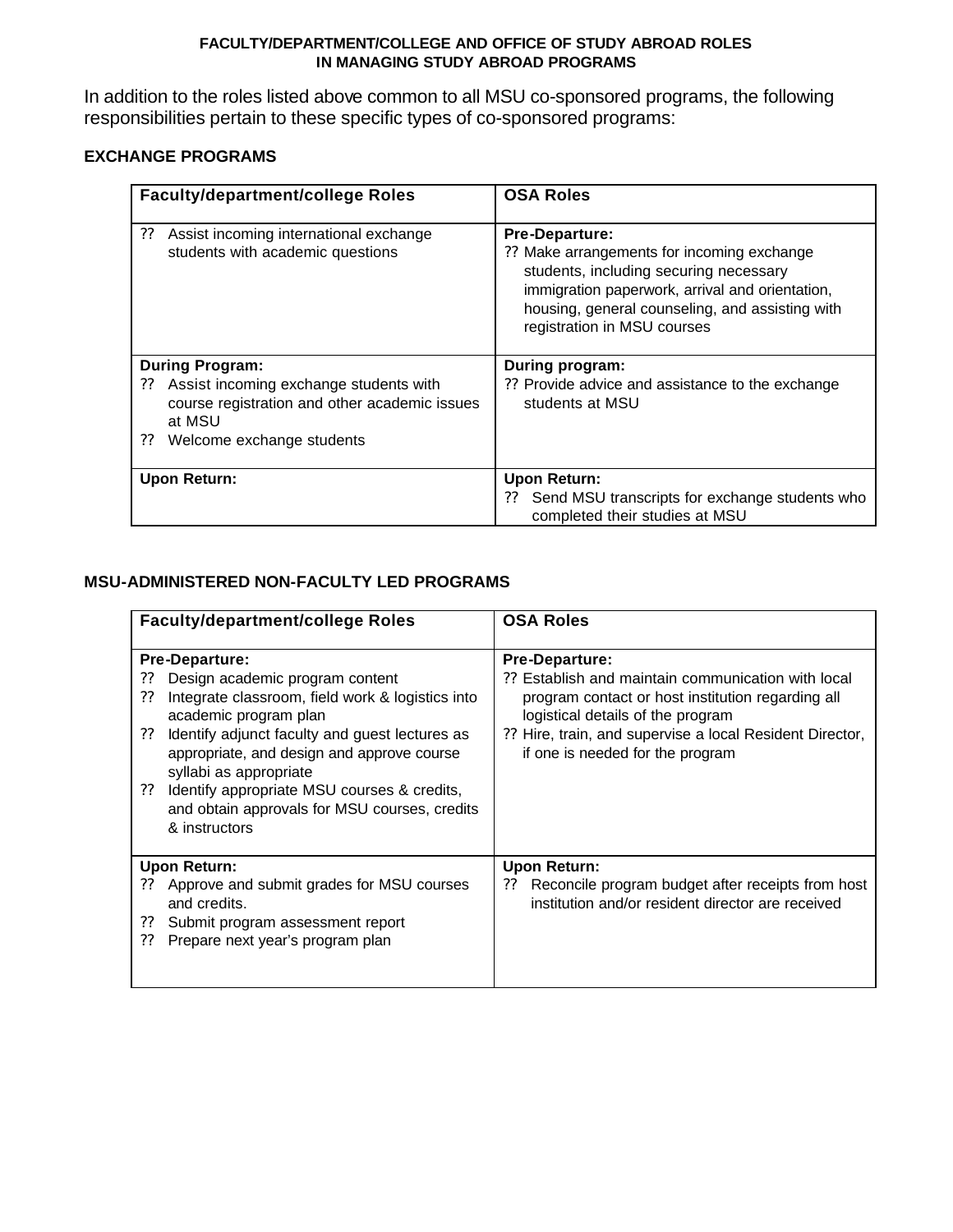# MICHIGAN STATE

February 12, 2003

# Re: **Request to Allow Credit Earned in MSU Co-Sponsored Study Abroad Programs to Be Regular MSU Credit Rather Than Transfer Credit (Office of Study Abroad)**.

The Office of Study Abroad conducted extensive research with peer institutions and learned that Michigan State University is unique in its listing of credits earned in MSU Co-Sponsored Study Abroad Programs as transfer credit.

The attached Office of Study Abroad request to allow credit earned in MSU Co-Sponsored Study Abroad Programs to be regular MSU credit rather than transfer credit requires University Committee on Academic Policy (UCAP) and University Graduate Council (UGC) review of the following policies found in *Academic Programs*:

|                                                                   | Policies for UCAP Review                                                                                   | Pages $2 - 5$ |  |  |  |
|-------------------------------------------------------------------|------------------------------------------------------------------------------------------------------------|---------------|--|--|--|
|                                                                   | A. Guest Status at Another Institution                                                                     |               |  |  |  |
|                                                                   | <b>B.</b> Transfer Student Admission                                                                       |               |  |  |  |
|                                                                   | C. Graduation Requirements for a Bachelor's Degree                                                         |               |  |  |  |
|                                                                   | D. Requirements for a Second Bachelor's Degree                                                             |               |  |  |  |
| П.                                                                | Policies for UGC Review<br>A. Transfer Credits, Master's Programs<br>B. Off-Campus Work, Master's Programs | Pages $6 - 7$ |  |  |  |
|                                                                   | C. Transfer Credits, Doctoral Programs                                                                     |               |  |  |  |
| Ш.                                                                | Implications of Requested Policy Change                                                                    | Page 8        |  |  |  |
| Attachment: "Faculty Involvement, Quality Assurance, and Academic |                                                                                                            |               |  |  |  |

Attachment: "Faculty Involvement, Quality Assurance, and Academic Credit for MSU Co-Sponsored Study Abroad Programs," 7 pages. Attachment A, 8 pages. Attachment B, 4 pages.



OFFICE OF THE  **PROVOST**

Michigan State University Administration Building East Lansing, Michigan 48824-1046

FAX: 517/355-9601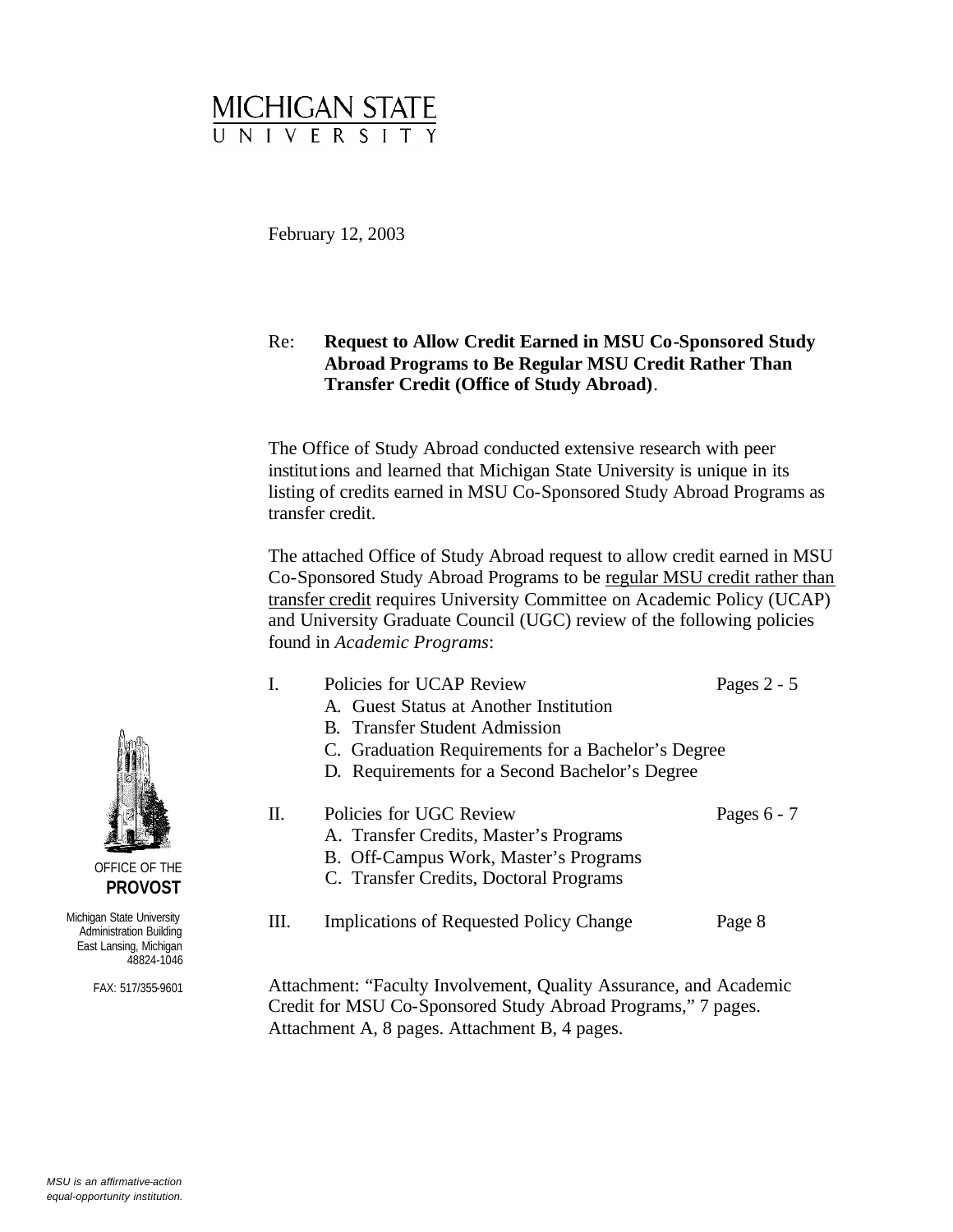### I. **Policies for University Committee on Academic Policy (UCAP) Review**:

#### A. **GUEST STATUS AT ANOTHER INSTITUTION** – Academic Programs 2002-2004

Request: delete the statement, "This applies also to MSU–sponsored Study Abroad programs that are not taught by MSU faculty and for which courses are designated as transfer courses," to read,

> MSU students may attend other institutions as *Guest Students* or *Non–matriculated Students* for short periods, either during the regular academic year or in the summer, for the purpose of earning credit for transfer to Michigan State University. Students planning to attend accredited Michigan institutions should use the Michigan Uniform Undergraduate Guest Application form which may be obtained from the host institution, from the Undergraduate University Division at MSU, the Office of Transfer Admissions in the Office of Admissions and Scholarships, or the Office of the Registrar at MSU. Students who wish to attend non–Michigan institutions should obtain application forms from the host institution. After completing Part I of the Michigan Uniform Undergraduate Guest Application, the student must bring the form to the Office of the Registrar for completion of Part II and to have the seal of the University affixed. If the student's cumulative grade point average is less than 2.0, Part II will have to be completed first by the student's academic associate dean. A student wishing to take courses at another institution should consult an academic adviser or the ACTS IV course equivalency table on the Web at *www.admis.msu.edu* to assure transferability. Credits for courses in which passing grades are earned of any designation less than "C" (2.0), such as C minus (less than 2.0), are *not* acceptable in transfer unless the student has a cumulative grade–point average of at least 2.00 from the transferring institution. **This applies also to MSU–sponsored Study Abroad programs that are not taught by MSU faculty and for which courses are designated as transfer courses.**

Michigan State University students beyond sophomore standing may not earn credit in two–year institutions for transfer to Michigan State.

UCAP action requested: Approve or disapprove.

# B. **TRANSFER STUDENT ADMISSION –** Academic Programs 2002-2004

Request: add the statement "including MSU Study Abroad Programs or MSU Co-Sponsored Study Abroad Programs," to read,

> An undergraduate student with above average grades in another accredited institution or international institution of similar quality is eligible to apply for admission to Michigan State University. Admission to the University is conditioned upon the applicant providing accurate and current admissions information and upon the applicant updating such data if circumstances arise that make the previously provided information inaccurate, misleading or incomplete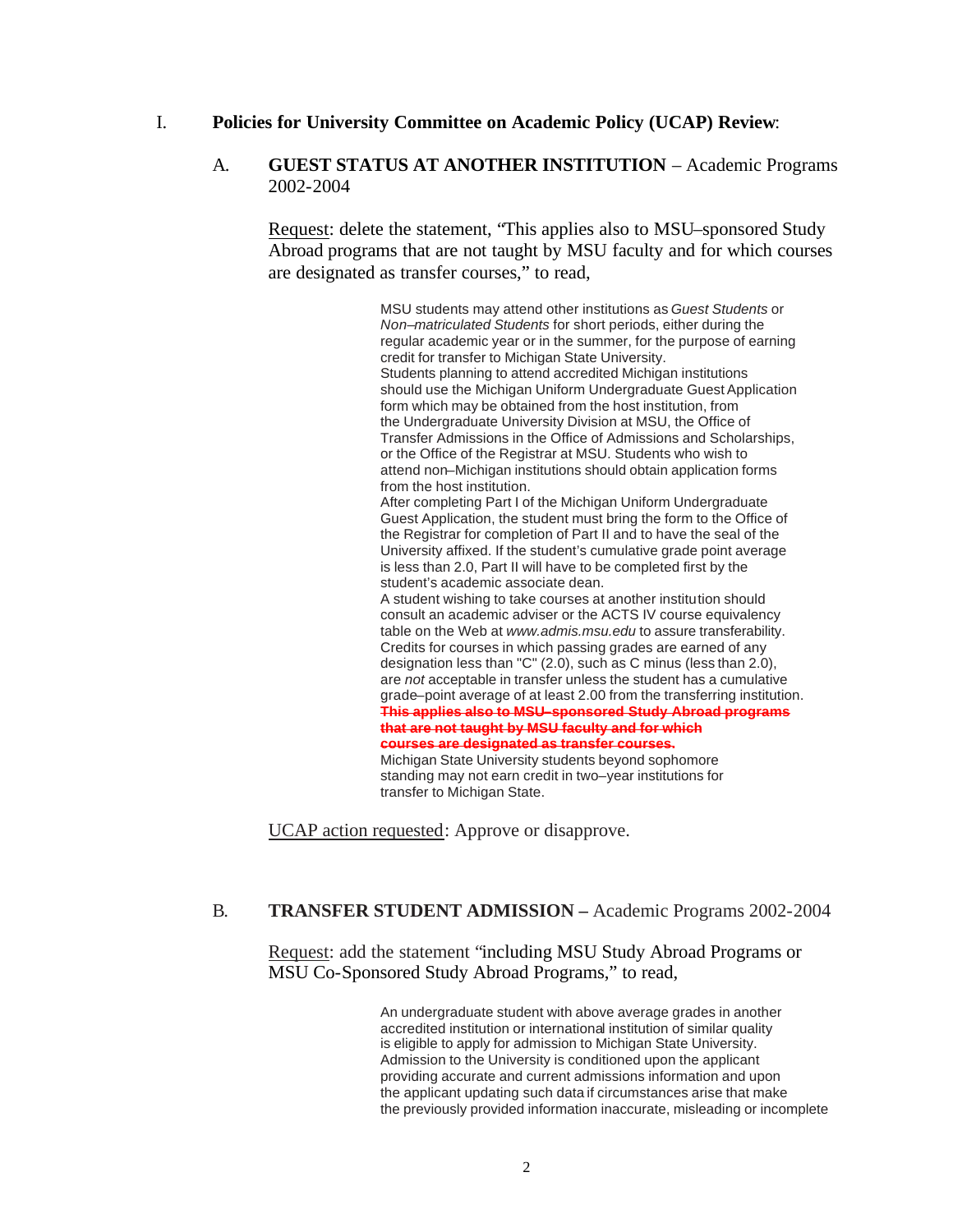in an important way. Submission of an application authorizes the University to investigate the accuracy of statements made and data provided by the applicant and those who submit materials or information on behalf of the applicant. Falsifications, misrepresentations or omissions in application answers or supporting data may constitute grounds to deny or revoke admission to the University. Admission to the University may be denied or revoked if the University learns that an individual has engaged in conduct that indicates to the University that the individual is not ready to be a responsible member of the University community. *Transfer applicants must provide transcripts from all higher education institutions attended*. Acceptance is determined in the light of the applicant's previous academic record and his or her proposed program. Falsifications, misrepresentations or omissions in application answers or s upporting data may constitute grounds to deny or revoke admission to the University. Out–of–state students must have an academic record that is above average. An international student must present an academic record equal to a minimum cumulative grade–point average of "B" (3.00) or better. The chief academic officer of the University has authority to grant waivers of usual entrance requirements. Students admitted from institutions whose entrance requirements, programs, and grading systems are equivalent to those of Michigan State University may receive full credit for their past work. See *Credits* in the *Undergraduate Education* section of this catalog. However, the students must take such courses in their programs as have not been covered by equivalent work. An evaluation of transfer credit will not be made until a student has been admitted to the University and assigned to an Academic Orientation Program. Credits in which grades were earned of any designation less than "C" (2.0), such as C minus (less than 2.0), are *not* acceptable in transfer unless the student has a cumulative grade–point average of at least 2.00 from the transferring institution. Students from two–year institutions such as community or junior colleges may present a maximum of one–half the number of credits required for the bachelor's degree at Michigan State University. Usually 60 semester credits (90 quarter credits) are the maximum allowed. The University strongly urges students to complete courses that satisfy the Integrative Studies, Mathematics, and Tier I writing requirements and prerequisites to courses in the major prior to transferring.

Students beyond sophomore standing may not earn credit in two–year institutions for transfer to Michigan State University.

Selected correspondence and extension work up to 30 credits may be applied toward a Michigan State degree, provided the credit is earned at an institution recognized by Michigan State University. The University will grant credit for certain college –level U.S. Armed Forces Institute courses which are recommended by the American Council on Education. Credits are not granted for achievement on the General Educational Development tests. Although acceptable courses and credits earned at another institution are recorded on the student's permanent academic record, grades are not transferred to this record. Only grades and grade points earned at MSU appear on the Michigan State University academic record. Thus only work completed at this University**, including MSU Study Abroad Programs or MSU Co-Sponsored Study Abroad Programs, are is** included in the Michigan State University grade–point average. However, credits accepted from another institution are included on the Michigan State University transcript as part of the student's total credits earned. To be eligible for graduation with honor, transfer students must earn a minimum of 50 semester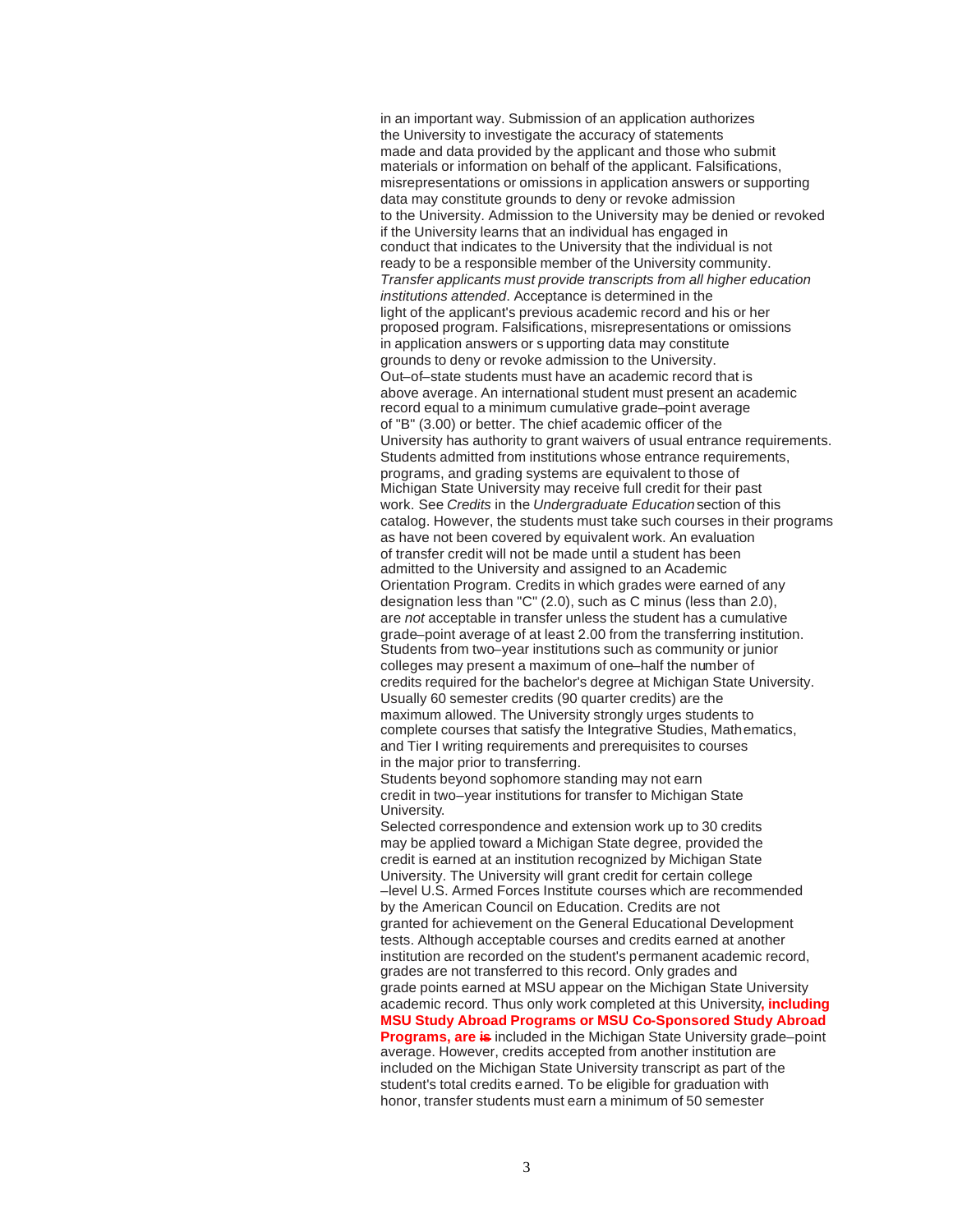credits at MSU. To be listed in the commencement program, the 50 credits must be earned by the end of the semester prior to graduation.

UCAP Action Requested: Approve or disapprove.

## C. **GRADUATION REQUIREMENTS FOR A BACHELOR'S DEGREE** – Academic Programs 2002-2004

Request: Review items 1 and 2.

In item 1, should "at least 30 credits in courses given by Michigan State University" include MSU Co-Sponsored Study Abroad Programs? Note: Credits from MSU Study Abroad Programs count toward this requirement.

> To be recommended for a bachelor's degree, a student must: 1. Complete one year's work, normally the year of graduation, earning **at least 30 credits in courses given by Michigan State University**. A senior who has earned sufficient credits from this University and met the minimum requirements as stated below, through prior arrangement with the associate dean of the college and the registrar, may be permitted to transfer not to exceed 10 of the last 30 credits from an accredited four–year college or university.

In item 2, should credits earned in MSU Co-Sponsored Study Abroad Programs be allowed to count? Note: Credits earned in MSU Study Abroad Programs do not count toward these 27 credits.

#### 2**. Earn at least 27 credits on the East Lansing campus after reaching junior standing.**

The rest of this policy, items 3 through 9, is provided as background information.

> 3. Complete at least 20 credits at Michigan State University while enrolled in the major in the college in which the degree is to be earned.

4. Remove any deficiencies identified by MSU placement test scores, as described in the *Academic Placement Tests* and *Remedial–Developmental–Preparatory Courses* sections. 5. Complete the University mathematics requirement by fulfilling a. or b. below.

a. Waiver through a *proctored* placement examination yielding a score which would result in placement in Mathematics 132 (calculus).

For additional information, refer to the statement on the Mathematics placement test.

For students who are enrolled in Lyman Briggs

School, the completion of Lyman Briggs School 117 or 118 satisfies the University mathematics requirement.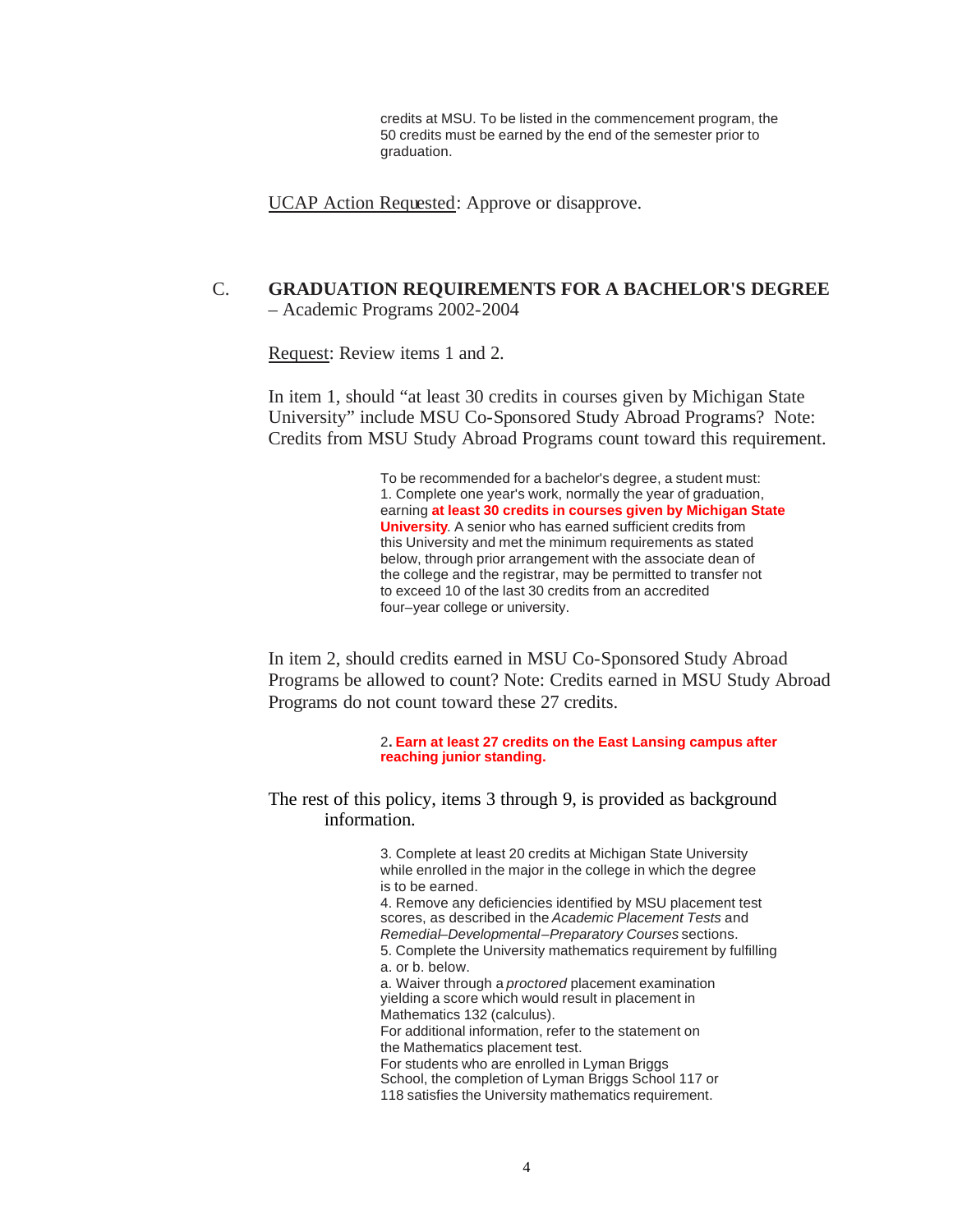b. Completion at MSU or transfer equivalent of *either*: (1) *One* of the following courses: Mathematics 106, 110, 116, 124, 132, 152H, 201; or Statistics and Probability 200, 201. Mathematics 103 and 114 combined are equivalent to Mathematics 116. The completion of Mathematics 103 and one of the courses referenced in item 5.b.(1) may satisfy the University mathematics requirements.  $(2)$  Mathematics 103 and 114. 6. Complete the University writing requirement, as described below. 7. Complete the University Integrative Studies requirement, as described below. 8. Complete satisfactorily an approved program of study in a college. 9. Complete a minimum of 120 credits with at least a 2.00 grade–point average. Note that certain programs require more than 120 credits. See program degree requirements for specific totals.

UCAP action requested: Response to Item 1. Response to Item 2.

## D. **REQUIREMENTS FOR A SECOND BACHELOR'S DEGREE –** Academic Programs 2002-2004

Request: Review the current policy, " a student must earn at least 30 credits in residence." In practice, students earning a second bachelor's degree are held for the earning of 30 credits in residence, which is interpreted to include MSU course offered on the East Lansing campus, at off-campus instructional centers, and as virtual courses.

Should credits earned in MSU Study Abroad Programs and MSU Co-Sponsored Study Abroad Programs be allowed to count toward this requirement?

> To pursue a second bachelor's degree, a student must be admitted to the second bachelor's degree program. To be granted a second bachelor's degree, **a student must earn at least 30 credits in residence** in addition to the credits required for the first degree and meet the specified requirements of the second college and major. A student who completes the requirements for a second bachelor's degree will receive two diplomas, one for each major.

UCAP action requested: Response to the above question.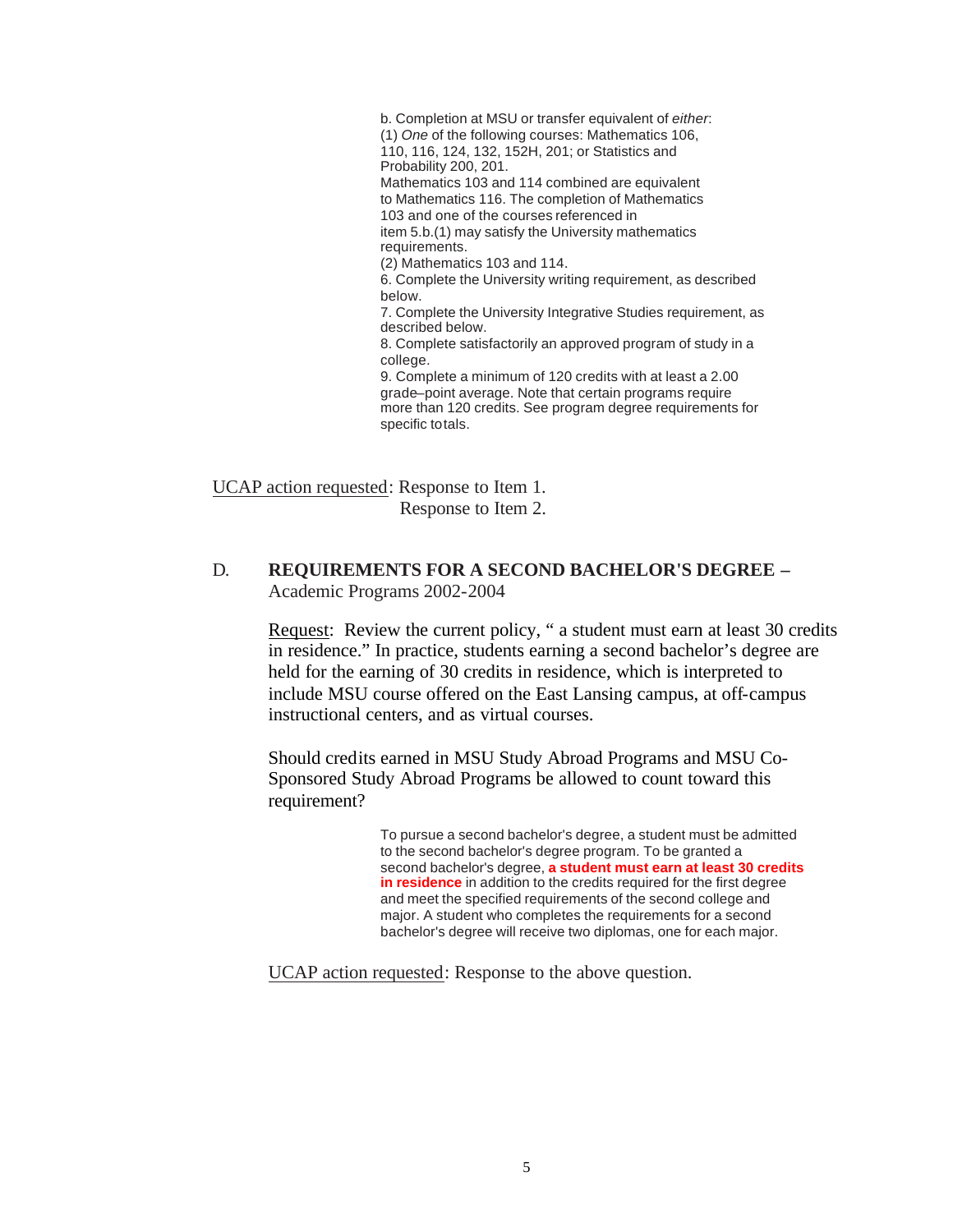#### II. **Policies for University Graduate Council (UGC) Review:**

## A. **TRANSFER CREDITS,** Master's Programs **–** Academic Programs 2002- 2004

Request: Should credits earned in MSU Co-Sponsored Study Abroad Programs count toward a master's degree? If these credits count, do they affect/should they affect this transfer credit policy in any way?

> As many as 9 semester credits of graduate course work (excluding research and thesis credits) may be transferred into a 30 credit master's degree program from other accredited institutions or international institutions of similar quality, if they are appropriate to a student's program and provided they were completed within the time limits approved for the earning of the degree desired at Michigan State University. The department or school chairperson or director and dean must grant approval. Only courses in which at least a 3.0 grade or its equivalent was received will be considered for transfer. Exceptions to this policy (at least a 2.0 grade) have been granted for the dual degree programs between MSU and the Michigan State University-Detroit College of Law (MSU-DCL). Those exceptions have been granted through academic year 2003-2004 at which time they will be reviewed. Some colleges with programs that require more than 30 credits for the degree may accept more than 9 credits in transfer, but not more than one–fourth of the total number of credits required for the master's degree may be accepted in transfer. See *Credits* in the *General Information* section of this catalog for additional information.

UGC action requested: Response to the two above questions.

## B. **OFF-CAMPUS WORK**, Master's Programs - Academic Programs 2002- 2004

Request: If credits earned in MSU Co-Sponsored Study Abroad Programs were to count toward a master's degree, would they/should they affect this Off-Campus Work policy in any way?

> Credit for courses taken at Michigan State University off-campus instructional centers is of equal value to credit for on–campus courses. However, for the master's degree at least 6 credits must be earned in residence on campus, although some programs may require more. A student who plans to take off–campus courses should discuss the possibilities of acceptance of such work toward the degree with the academic adviser, department or school chairperson or director, or dean. Such approval should be obtained before enrolling in an off–campus course, just as is done for an on–campus course.

UGC action requested: Response to the two above questions.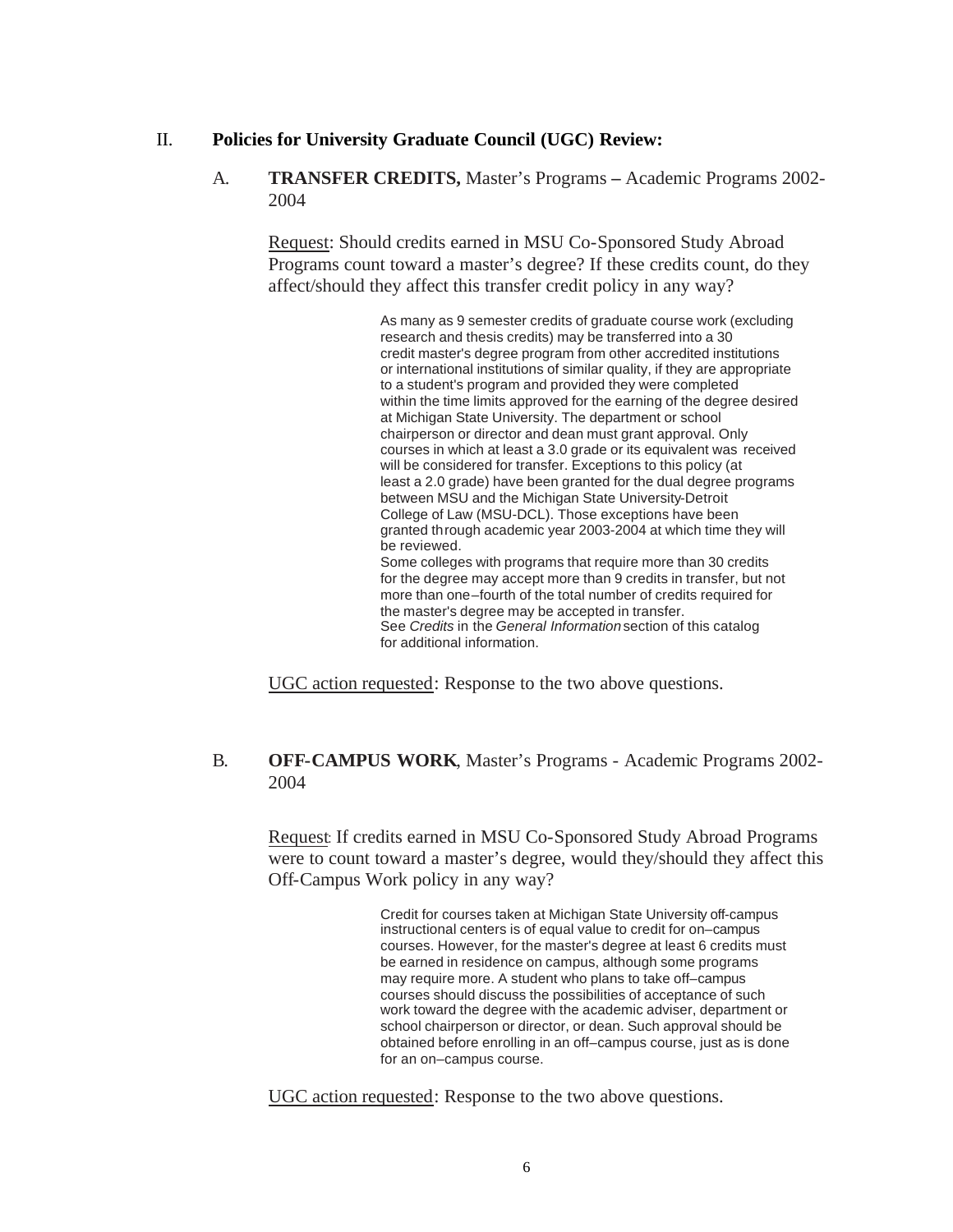### C. **Transfer Credits, Doctoral Programs -** Academic Programs 2002-2004

Request: Should credits earned in MSU Co-Sponsored Study Abroad Programs count toward a master's degree? If these credits count, do they affect/should they affect this transfer credit policy in any way?

> Graduate credits may be transferred from other accredited institutions or international institutions of similar quality if they are appropriate to a student's program and provided they were completed within the time limits approved for the earning of the degree desired at Michigan State University. The department or school chairperson or director and dean must grant approval. Only graduate–level courses in which at least a 3.0 (B) grade was received will be considered for transfer. Exceptions to this policy (at least a 2.0 grade) have been granted for the dual degree programs between MSU and the Michigan State University-Detroit College of Law (MSU-DCL). Those exceptions have been granted through academic year 2003-2004 at which time they will be reviewed. See *Credits* in the *General Information* section of this catalog for additional information.

UGC action requested: Response to the two above questions.